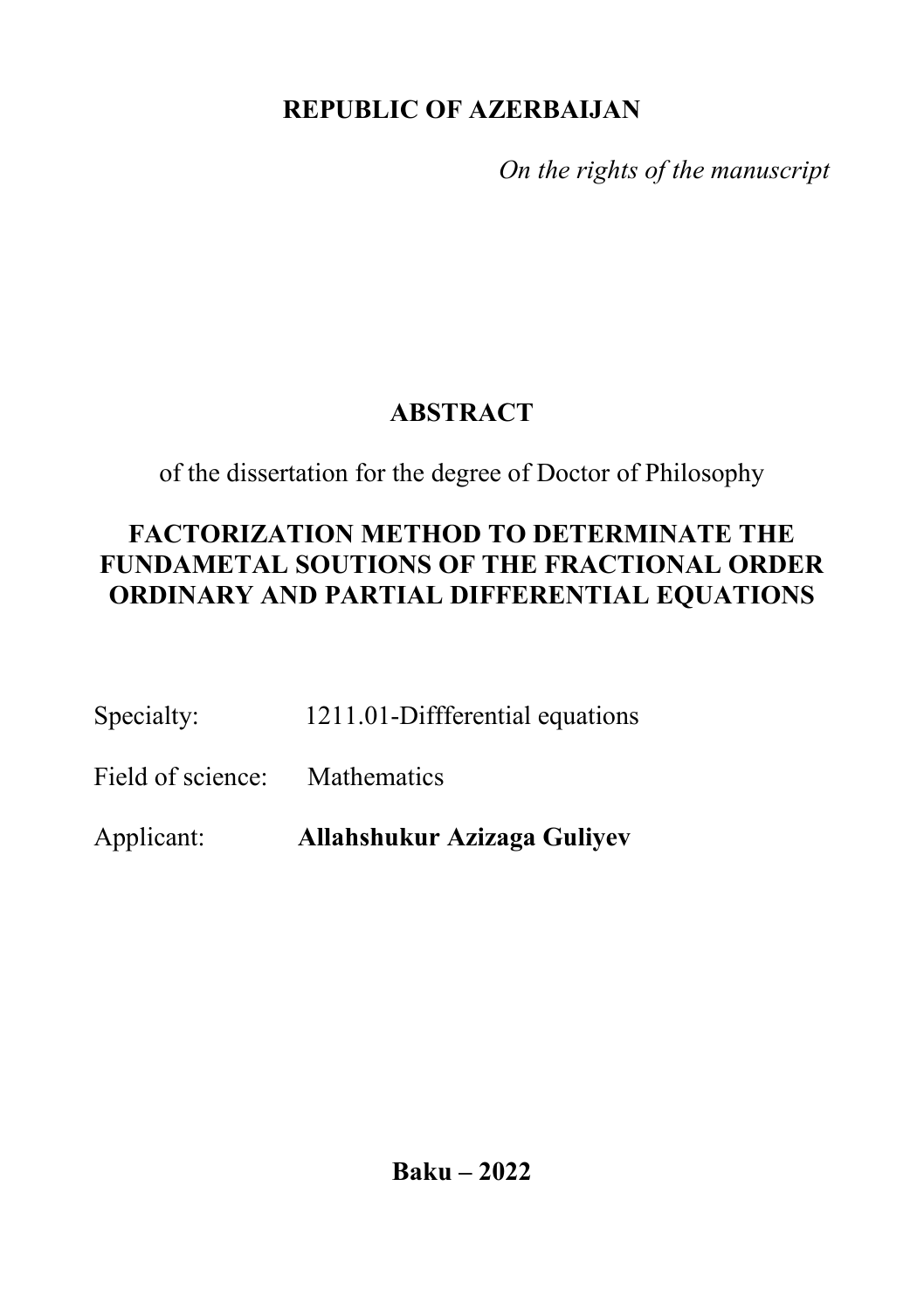The work was performed at the Department of Mathematics and Informatics, Lankaran State University.

Scientific supervisors: Doctor of Sciences in Mathematics, professor **Nihan Alipanah oglu Aliyev** Doctor of Sciences in Mathematics, professor **Natig Sahrab oglu Ibrahimov** Official opponents: Doctor of Physics-Mathematics Sciences, professor **Tahir Sadi oglu Hajiyev** Doctor of Sciences in Mathematics **Ilgar Gurbat oglu Mammadov** 

> Candidate of Physics-Mathematics Sciences, associate professor **Zakir Farman oglu Khankishiyev**

Dissertation council FD 2.17 of Supreme Attestation Commission under the President of the Republic of Azerbaijan operating at Baku State University.

Chairman of the Dissertation council:

\_\_\_\_\_\_\_\_\_\_

Scientific secretary of the Dissertation council:

 $\mathcal{D}$  $\overline{\phantom{a}}$ 

 $\frac{1}{2}$  chairman of the

 $\overline{a}$ 

Full member of ANAS, Doctor of Physics-Mathematics Sciences, professor

**Magomed Farman oglu Mekhdiyev**

 $D_{\text{c}}$  of  $S$  of  $S$  in  $M$  associated in  $M$  $\frac{p}{q}$ 

**Laura Faig gizi Fatullayeva** 

Doctor of Sciences in Mathematics, professor

**Yagub Amiyar oglu Sharifov**

2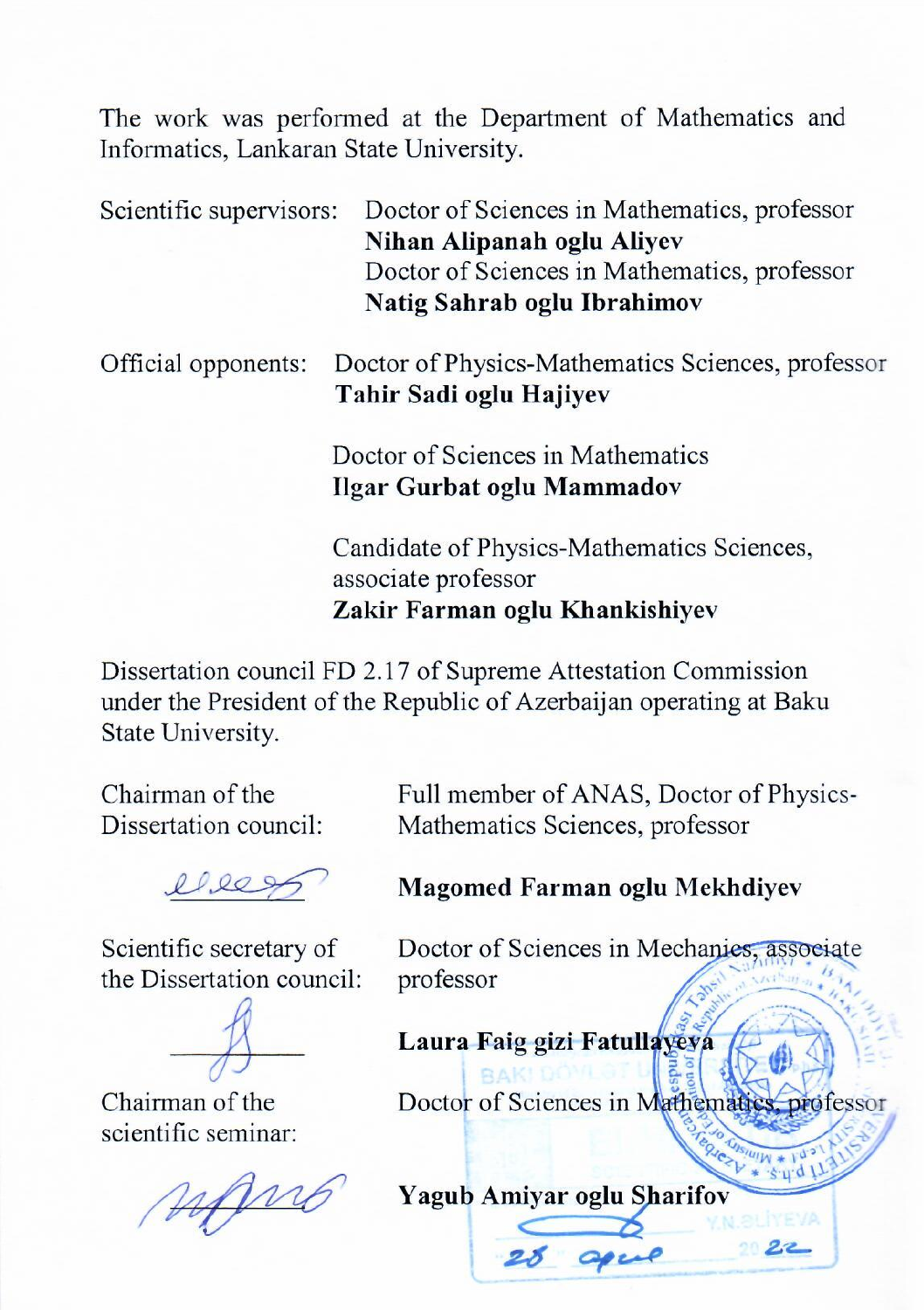### **GENERAL CHRACTERICS OF THE THESIS**

**Relevance and elaboration of the topic:** It is known that fractional differential equations, which began as a theory of metal memory, are currently applied in many areas. Even in the oil industry, it is more expedient to replace the derivatives in the second order ordinary differential equations by the fractional derivatives. Thus, the order of the first derivative was replaced by  $1.82<sup>1</sup>$  $1.82<sup>1</sup>$ . In this case, the application of the obtained result is considered more satisfactory.

The thesis is devoted to the deriving the fundamental solution to the differential equations of fractional order from the fundamental solution of the ordinary and partial differential equations of integer order by the factorization method.

The fundamental solutions obtained for differential equations with fractional derivatives should allow to consider the analogue of boundary value problems for the integer order ordinary and partial differential equations, considered on N. Aliyev's website<sup>[2](#page-2-1)</sup>.

This will determine the relevance of the problems considered in the dissertation, as well as the degree of development.

**Aims and objectives of the research:** In the dissertation the fundamental solutions of the ordinary and two-dimensional first and second order elliptic type equations are used. Making different factorizations for the operators of these equations the fundamental solutions have been constructed for differential equations of order with both proper and improper fraction. In all cases, analytical expressions were obtained for fundamental solutions.

The goals and objectives of the author of the dissertation are to proof the similar results for fractional differential equations, obtained for the problems for the ordinary and partial differential equations of integer order with non-local boundary conditions. The first stage of

 $\overline{a}$ 

<span id="page-2-0"></span><sup>&</sup>lt;sup>1</sup> Aliev, F.A., Aliev, N.A. New inverse problem to determine the order fractional derivatives of the oscillation system // - Baku: The reports of National Academy of sciences of Azerbaijan, physcial-mathematical sciences, - 2019. № 75, - p. 13-16.

<span id="page-2-1"></span><sup>2</sup> Aliyev, N.A. List of publications of Professor Nihan A.Aliyev: [Electronic resource], URL: https://nihan.jsoft.ws/index.php?current=0.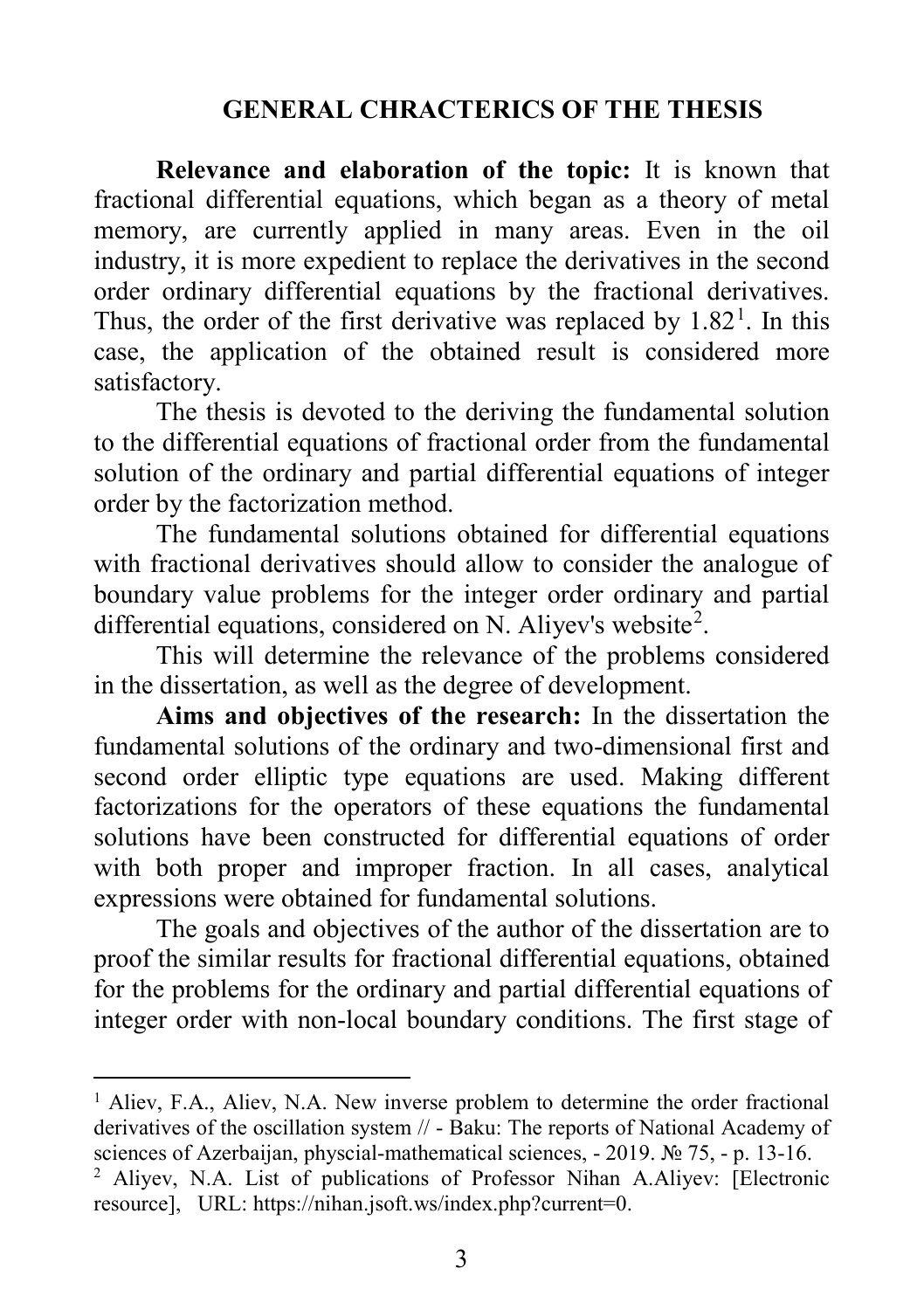the dissertation is based on the fundamental solutions obtained for various equations.

Those results in the integer order case are given in a whole chapter in the book "Equations of Mathematical Physics" by V.S. Vladimirov.

**Research methods:** The method used for all problems considered in the thesis (both for ordinary and partial differential equations) is the factorization method. Factorization means descending, taking the smallest from the top, breaking the whole.

In the thesis the analytical expressions are derived for obtaining the fundamental solutions to the fractional order differential equations from the fundamental solution of the both ordinary and partial differential equations by factorization method.

### **The main results presented for the defense:**

- From the fundamental solution of the first-order onedimensional ordinary differential equation, the fundamental solution of the ordinary one-dimensional equation with the proper fractional order is obtained by factorization method.
- •From the fundamental solution of the second order onedimensional ordinary differential equation the fundamental solution of the ordinary one-dimensional differential equation with improper fraction order is obtained by factorization method.
- From the fundamental solutions of the ordinary differential equations of the first and second order derivatives, analytical expressions are obtained for the fundamental solutions of the ordinary differential equations of fractional order by factorization method.
- From the fundamental solution of the elliptic type Cauchy-Riemann equation of the first order, the fundamental solution of the partial differential equation with proper fraction order is obtained by the factorization method.
- An analytical expression is obtained from the fundamental solution of the two-dimensional Laplace equation for the fundamental solution of the fractional partial differential equation by factorization method.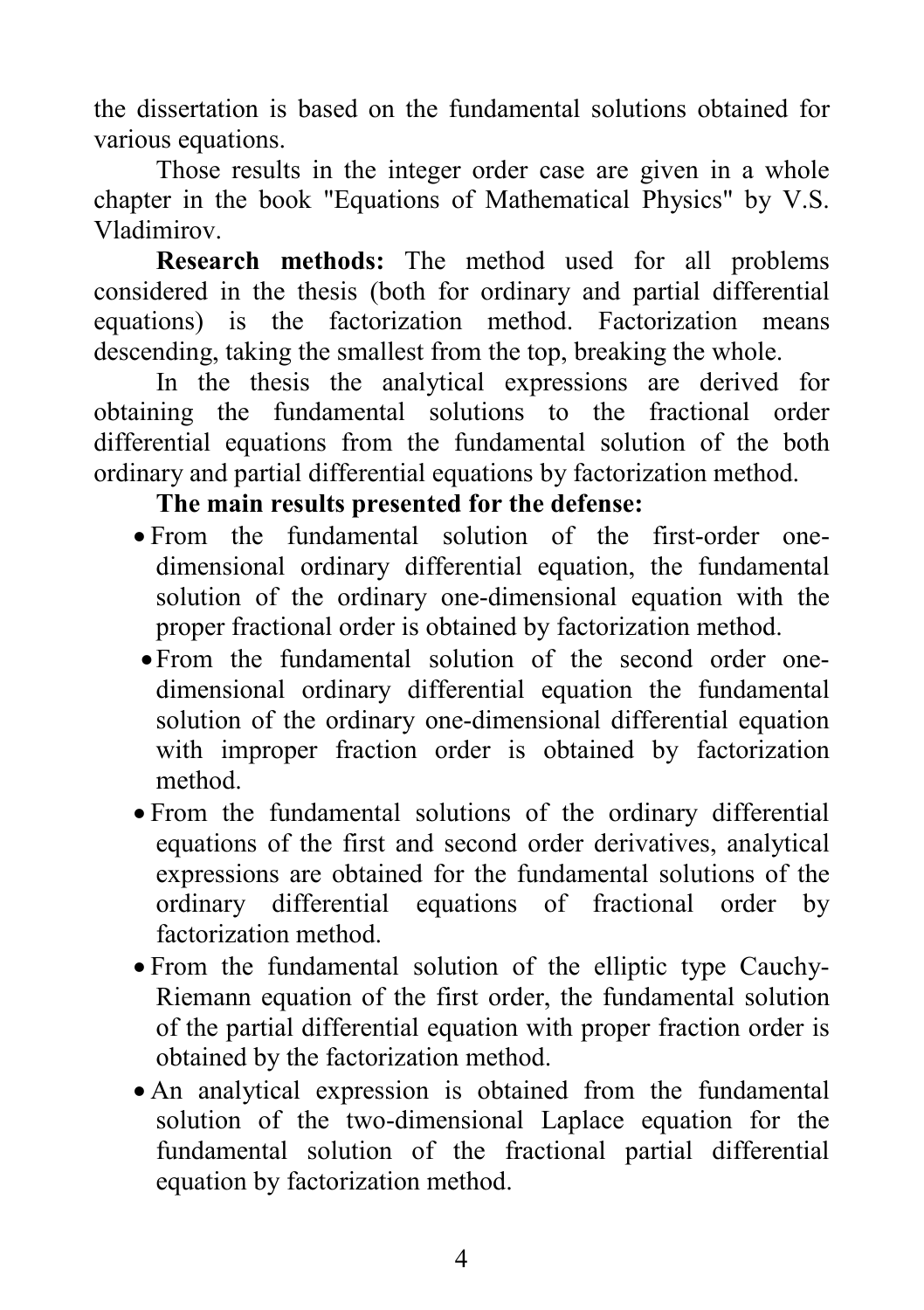**Scientific novelty of the research:** The following main new scientific results were obtained in the thesis.

- Fundamental solutions for ordinary differential equations with proper and improper fraction order are obtained from the fundamental solution of the ordinary differential equation.
- From the fundamental solution of the Cauchy-Riemann equation, the fundamental solution for the partial differential equation with proper and improper fraction order is obtained by the factorization method.
- From the fundamental solution of the Laplace equation is obtained by the factorization method the analytical expression of the fundamental solution for the differential equation with proper and improper fraction order.

**Theoretical and practical significance of the research:** The results of the thesis are theoretical. They can also be used to obtain an approximate solution in some cases. Thus, this fundamental solution or the approximate value of this solution can be used to obtain the approximate solution to the considered fractional order derivative equation if the domain of the solution does not contain the origin.

**Approbation of the thesis and applications.** The results obtained in the thesis were reported in the: Republic Scientific Conference "The Problems of Development of the Natural and Humanitarian Sciences" dedicated to the 94<sup>th</sup> Anniversary of the National Leader Heydar Aliyev (Lankaran, 2017); XХXI International Conference "Problems of Decision Making Under Uncertainties" (2018); "New Stage in the Development of Mathematics" dedicated to the 80<sup>th</sup> Anniversary of Professor N. Aliyev (2018); Republic Scientific Conference "The ways of Implementation of the in the Education Process" dedicated to the 96<sup>th</sup> Anniversary of the National Leader Heydar Aliyev (Lankaran, 2019); Republic Scientific Conference "The Power of Unity of the Azerbaijani Nation, Government and Army" dedicated to the 98<sup>th</sup> Anniversary of the National Leader Heydar Aliyev (Lankaran, 2021);

5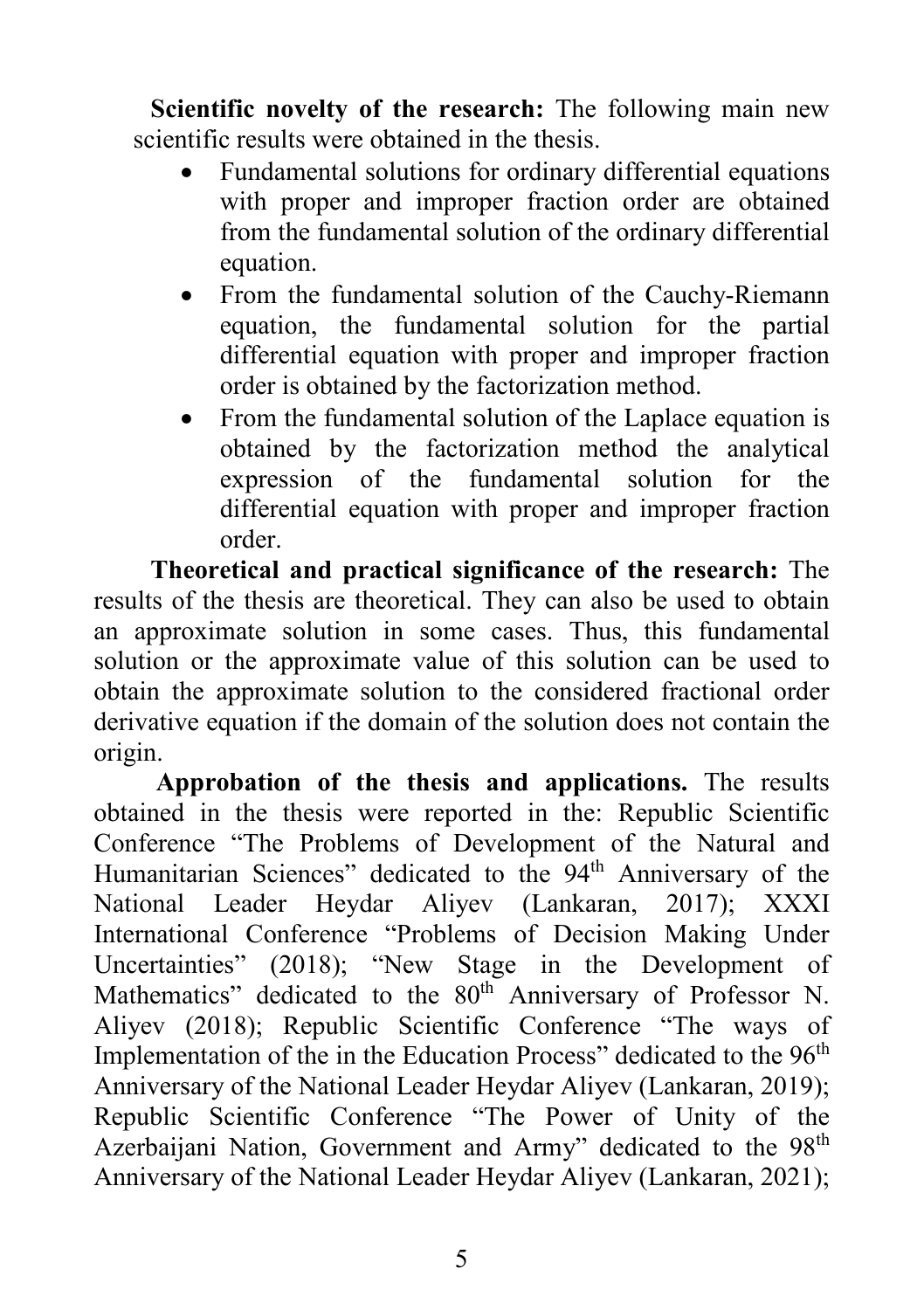XХXII International Conference Problems of Decision Making Under Uncertainties (Prague, Czech Republic, 2018), The ІІ International Science Conference "Issues of practice and science" (London, Great Britain, 2021).

**Personal impact of the author:** All results obtained in the thesis belong to the author. The formulation of the problems considered in the thesis belongs to the supervisors.

**Publications:** Whole content of the thesis is covered by the 14 published works of the author. The list of the publications is given at the end of the avtoreferat.

**The name of the organization where the thesis is done:** The thesis is done at the Department of "Mathematics and Informatics" of the Lankaran State University.

**The total volume of the thesis with the indication of the separate volumes of the structural units:** The thesis consists of (title page - 429 characters, table of contents - 1845 characters) introduction - 46000 characters, Chapter I - 65000 characters, Chapter II - 52000 characters, Chapter III - 55000 characters, Conclusion and the list of 125 references. The total volume of the thesis is 220274 characters.

#### **CONTENT OF THE DISSERTATION**

The thesis consists of the introduction, three chapters, conclusion and a list of references. The first chapter consists of six, the second and third chapters, each consisting of three paragraphs. In the introductory part of the work, the relevance and degree of development of the topic, research goals and objectives, research methods, the main results presented for the defense, scientific novelties of the research, theoretical and practical significance of research and similar issues are highlighted. Finally, in the introduction the results of the dissertation are given in a short and concise form.

*In the first chapter* of the thesis entitled **"Fundamental solutions of the ordinary, linear, constant coefficient differential**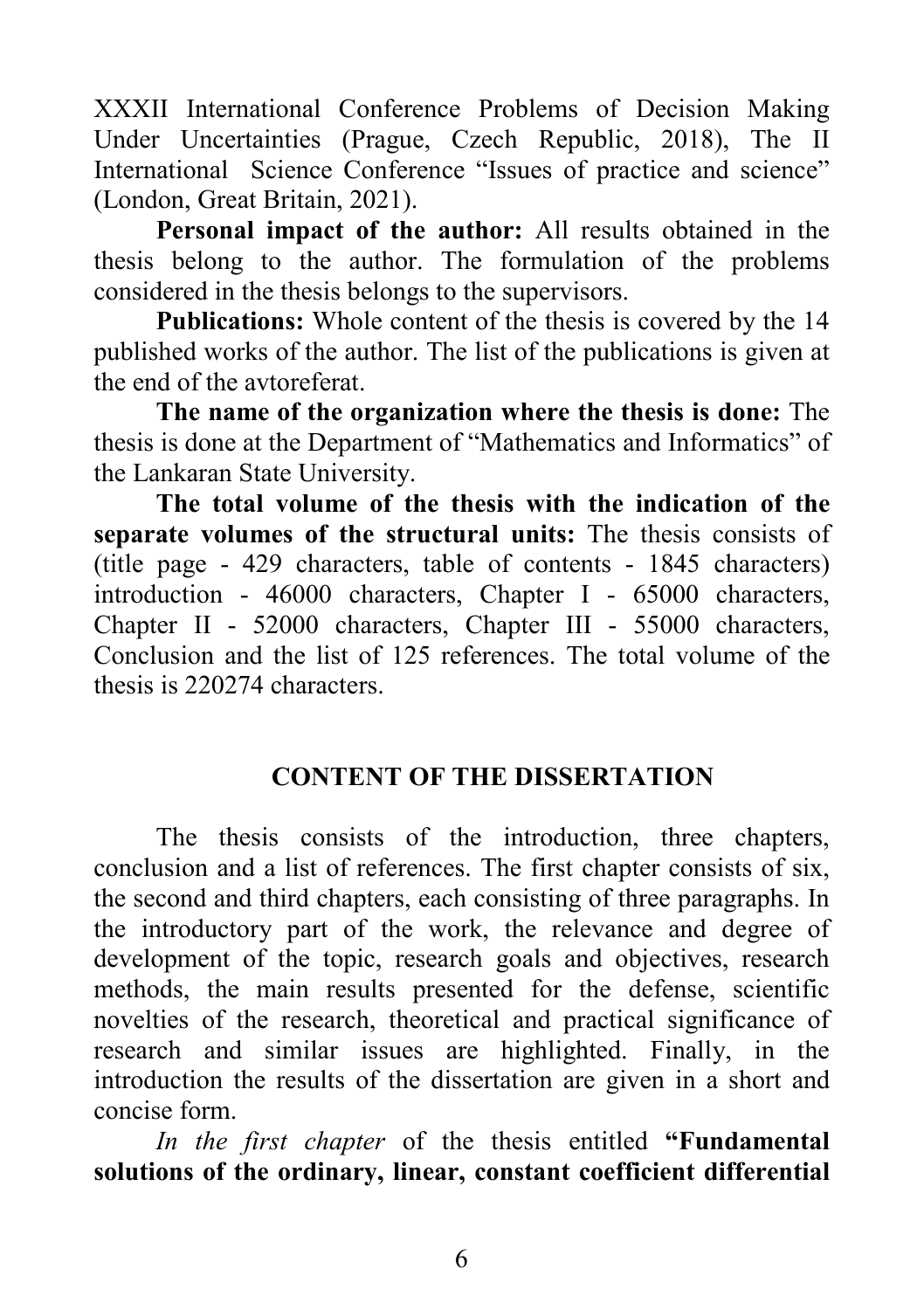**equations with positive order"** the fundamental solutions of the first, second and *n*-th order ordinary differential equations are used. Thus, first the first-order one-dimensional equation, then the secondorder one-dimensional equation, and finally the *n*-th order onedimensional equations are considered.

From the fundamental solution of the first-order onedimensional equation, the fundamental solutions of one-dimensional equations with the proper fraction order equation are obtained. Then, from the fundamental solution of the second-order one-dimensional equation, the fundamental solutions of one-dimensional equations with improper faction order equation are obtained by the factorization method. This result was then applied to the *n*-th-order one-dimensional equation.

The results obtained were continued for the first, second, and *n*-th order linear, ordinary, linear differential equations with constant coefficients. In all cases, analytical expressions are obtained for the fundamental solutions.

*In the first paragraph* entitled **"On a construction of the fundamental solution to the one term differential equation with the order less than one"** of the first Chapter using the solution  $y(t) = \theta(t)$  of the equation

$$
Dy(t) = \delta(t),\tag{1}
$$

for the 7  $\frac{3}{7}$ 3  $\frac{1}{2}$ 2  $\frac{1}{\alpha}$ ,  $\frac{1}{\alpha}$ ,  $\frac{3}{\alpha}$  and  $\alpha \in (0, 1)$  order equation the fundamental

solutions are obtained in the form

$$
U_1(t) = \frac{t^{-\frac{1}{2}}}{(-\frac{1}{2})!}, \quad U_2(t) = \frac{t^{-\frac{2}{3}}}{(-\frac{2}{3})!}, \quad U_3(t) = \frac{t^{-\frac{4}{7}}}{(-\frac{4}{7})!}, \quad U_4(t) = \frac{t^{\alpha-1}}{(\alpha-1)!}, \quad (2)
$$

**Theorem 1.** The fundamental solution of the one dimensional differential equation with orders  $\frac{1}{2}, \frac{1}{3}, \frac{3}{7}$ 3  $\frac{1}{2}$ 2  $\frac{1}{2}, \frac{1}{2}, \frac{3}{7}$  and  $\alpha \in (0, 1)$  are of the form (2) correspondingly.

*In the second paragraph* entitled **"On a construction of the fundamental solutions to the differential equation with order less**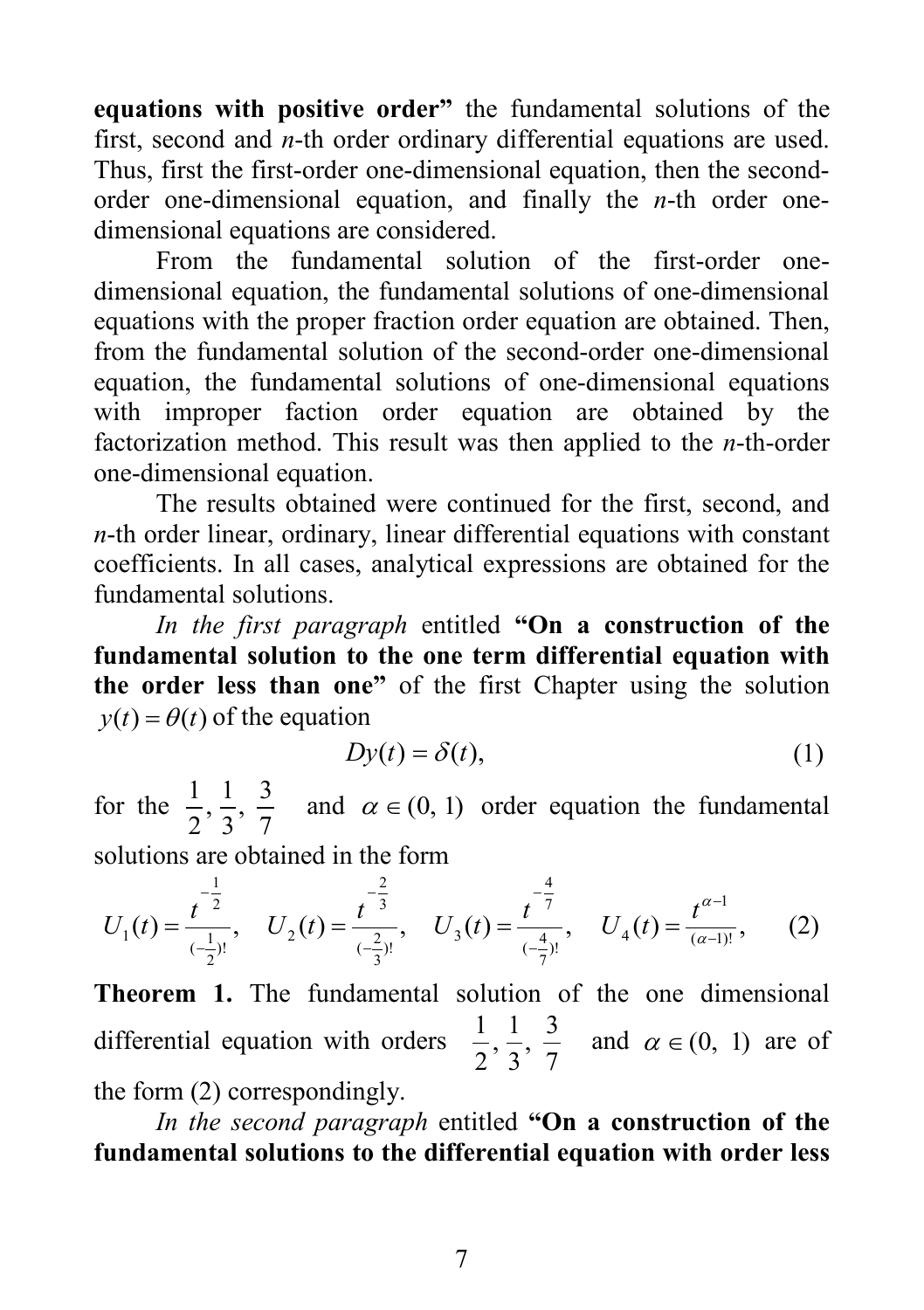**than 2 and bigger than 1",** using the solution  $Y(x) = x\theta(x)$  of the equation

$$
D^2Y(x) = \delta(x),\tag{3}
$$

the fundamental solution of the one dimensional equation of order 7  $\frac{11}{7}$ 3  $\frac{4}{2}$ 5  $\frac{8}{5}, \frac{4}{3}, \frac{11}{7}$  and  $\alpha \in (1, 2)$  are found in the form

$$
Z(x) = \frac{x^{\frac{3}{5}}}{\frac{3}{5}!}, \quad T(x) = \frac{x^{\frac{1}{3}}}{\frac{1}{3}!}, \quad V(x) = \frac{x^{\frac{4}{7}}}{\frac{4}{7}!}, \quad H(x) = \frac{x^{\alpha-1}}{(\alpha-1)!}.
$$
 (4)

**Theorem 2.** The fundamental solution of the one dimensional ordinary differential equation of order  $\frac{8}{5}, \frac{4}{3}, \frac{11}{7}$ 3  $\frac{4}{\cdot}$ 5  $\frac{8}{5}, \frac{4}{3}, \frac{11}{7}$  and  $\alpha \in (1, 2)$  are in the form of (4).

*In the third paragraph* entitled **"On a construction of the one dimensional ordinary differential equation of order**   $\alpha \in (n-1, n)$ " using the fundamental solution

$$
Y(x) = \frac{x^{n-1}}{(n-1)!} \theta(x),
$$
 (6)

of the equation

$$
y^{(n)}(x) = f(x),\tag{5}
$$

the formula

$$
Z(x) = \frac{x^{\alpha - 1}}{(\alpha - 1)!},
$$
\n(7)

is obtained for the fundamental solution of the one dimensional ordinary differential equation of order  $\alpha \in (n-1, n)$ .

**Theorem 3.** The fundamental solution of the one dimensional ordinary differential equation of order  $\alpha \in (n-1, n)$  is of the form (7).

*In the fourth paragraph* entitled **"On a construction of the fundamental solutions to the linear constant coefficient ordinary differential equations with non-negative order less than one"** the fundamental solutions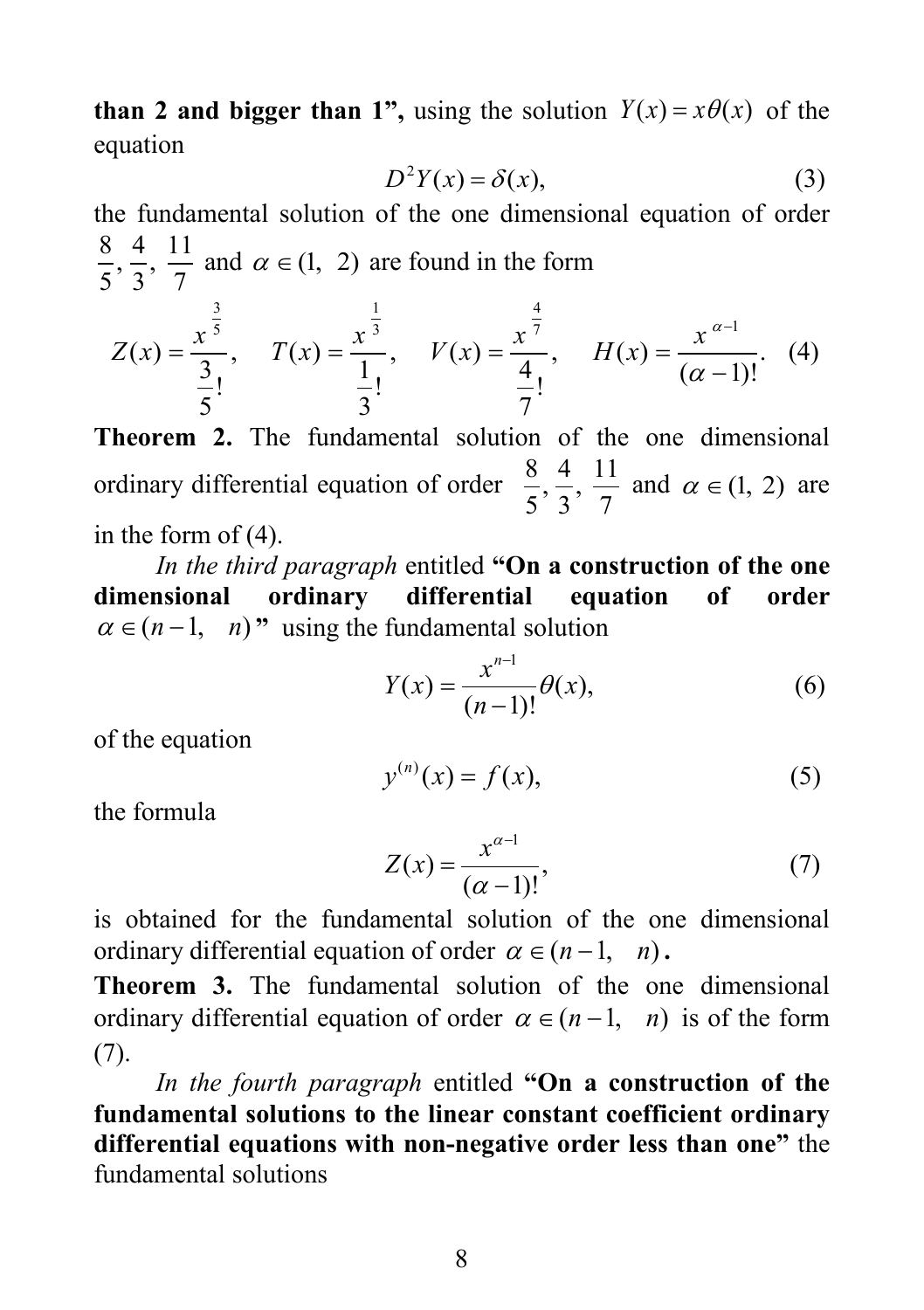$$
Y(x) = e^x \theta(x),\tag{8}
$$

of the equation

$$
D y(x) - y(x) = f(x),
$$
\n(9)

the fundamental solution to the equation

$$
D^{\frac{1}{2}}Z(x) - Z(x) = \delta(x),
$$
 (10)

is constructed in the form

$$
Z(x) = \int_0^x \frac{(x-t)^{-\frac{1}{2}}}{(-\frac{1}{2})!} e^{t} dt + \frac{x^{-\frac{1}{2}}}{(-\frac{1}{2})!} + e^{x} \theta(x).
$$
 (11)

 $\overline{\phantom{a}}$ Thus the following theorem is proved.

**Theorem 4.** The fundamental solution of equation (10) is of the form of (11), where  $\theta(x)$  is Heavisides's unit function.

*The fifth paragraph* of the first chapter of the thesis is entitled **"On a construction of the fundamental solutions to the linear, constant coefficient ordinary differential equation with nonnegative order less than two".** Here the fundamental solution

$$
Y(x) = \frac{e^{\phi_2 x} - e^{\phi_1 x}}{\sqrt{a^2 - 4b}} \theta(x),
$$
 (13)

of the equation

$$
D^{2}y(x) + aDy(x) + by(x) = f(x),
$$
 (12)

is used. Here  $x > 0$ , *a* and *b* are given real numbers,

$$
\varphi_k = \frac{-a + (-1)^k \sqrt{a^2 - 4b}}{2}, \qquad k = 1, 2, \qquad (14)
$$

 $\theta(x)$  is Heaviside's unit function.

Applying the factorization method from fundamental solution (13) for the fundamental solution to the equation

$$
D^{\frac{3}{2}}Z(x) + \sqrt{\varphi_2}DZ(x) - \varphi_1 D^{\frac{1}{2}}Z(x) - \varphi_1 \sqrt{\varphi_2}Z(x) = \delta(x), \qquad (15)
$$

the following formula is obtained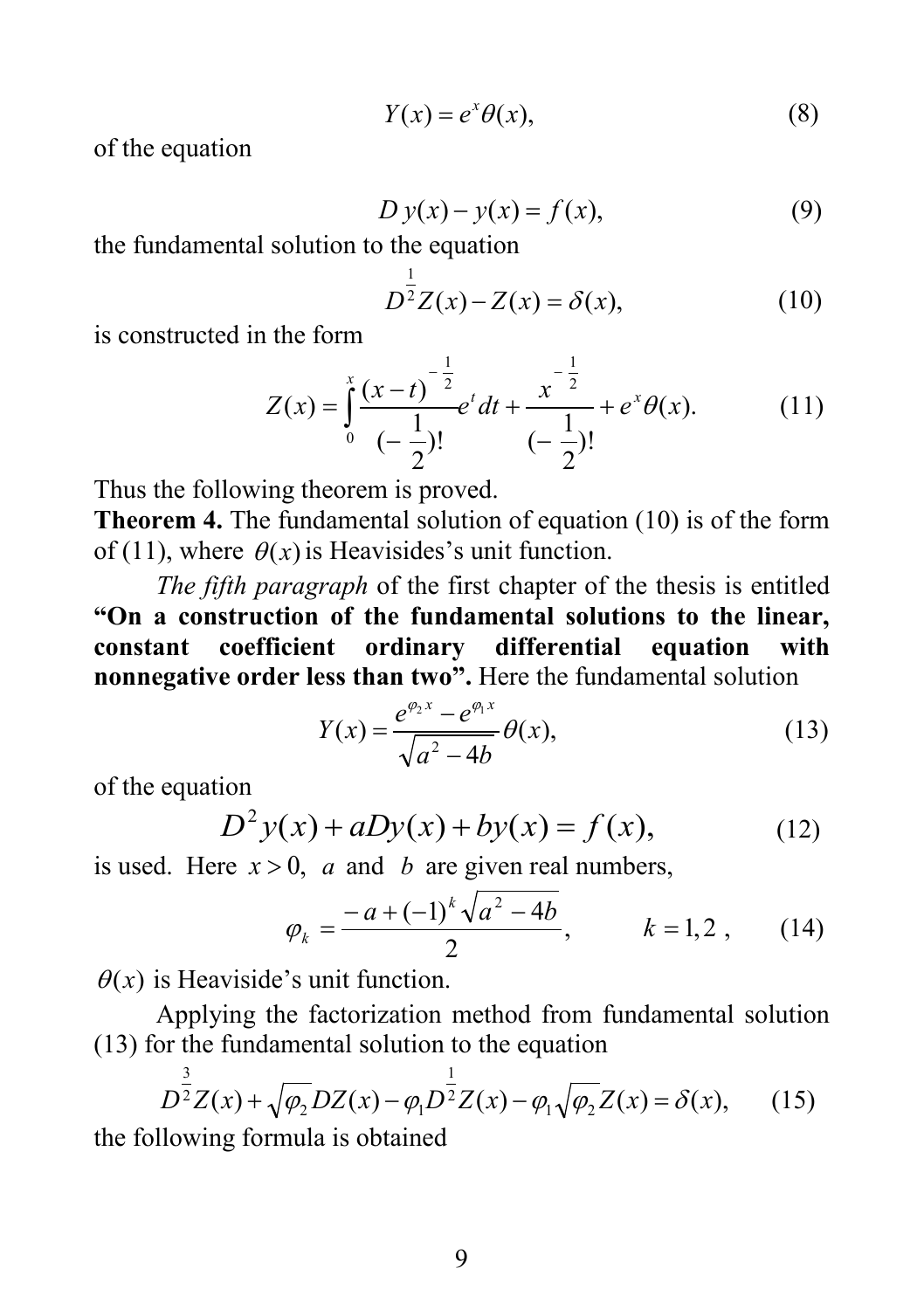$$
Z(x) = \frac{\varphi_2}{\sqrt{a^2 - 4b}} \int_0^x \frac{(x - t)^{-\frac{1}{2}}}{(-\frac{1}{2})!} e^{\varphi_2 t} dt - \frac{\varphi_1}{\sqrt{a^2 - 4b}} \int_0^x \frac{(x - t)^{-\frac{1}{2}}}{(-\frac{1}{2})!} e^{\varphi_1 t} dt - \frac{\sqrt{\varphi_2}}{\sqrt{a^2 - 4b}} \Big[ e^{\varphi_2 x} \theta(x) - e^{\varphi_1 x} \theta(x) \Big]
$$
(16)

**Theorem 5.** For the fundamental solution of equation (15) formula (16) is valid.

Here by the second method formula (13) is reduced to the form

$$
Y(x) = \theta(x) \sum_{k=1}^{\infty} \frac{x^k}{k!} \sum_{m=0}^{k-1} \varphi_2^m \varphi_1^{k-1-m},
$$
\n(17)

And formula (16) is reduced to 1

$$
Z(x) = \sum_{k=1}^{\infty} \frac{x^{k-\frac{1}{2}}}{(k-\frac{1}{2})!^{m=0}} \sum_{k=0}^{k-1} \varphi_2^m \varphi_1^{k-1-m} - \sqrt{\varphi_2} \sum_{k=1}^{\infty} \frac{x^k}{k!} \sum_{m=0}^{k-1} \varphi_2^m \varphi_1^{k-1-m}, \quad x > 0, \quad (18)
$$

Finally, *the last paragraph* of this chapter is entitled as **"On a construction of the fundamental solutions to the linear, constant coefficient ordinary differential equations with nonnegative order smaller than**  $n \ (n \in N)$ ". Here the fundamental solution

$$
Y(x) = \sum_{k=1}^{n} (-1)^{n+k} \frac{W^{(n,k)}}{W} e^{\varphi_k x} \theta(x), \qquad (20)
$$

to the equation

$$
D^{n} y(x) - y(x) = f(x), \quad x > 0,
$$
 (19)

is used and applying the factorization method is shown that the fundamental solution of the equation

$$
\sum_{s=1}^{2n} D^{n-\frac{s}{2}} Z(x) = \delta(x),
$$
 (21)

1

is of the form (when  $x > 0$ )

$$
Z(x) = \sum_{k=1}^{n} (-1)^{n+k} \frac{W^{(n,k)}}{W} \varphi_k \int_0^x e^{\varphi_k t} \frac{(x-t)^{-\frac{1}{2}}}{(-\frac{1}{2})!} dt -
$$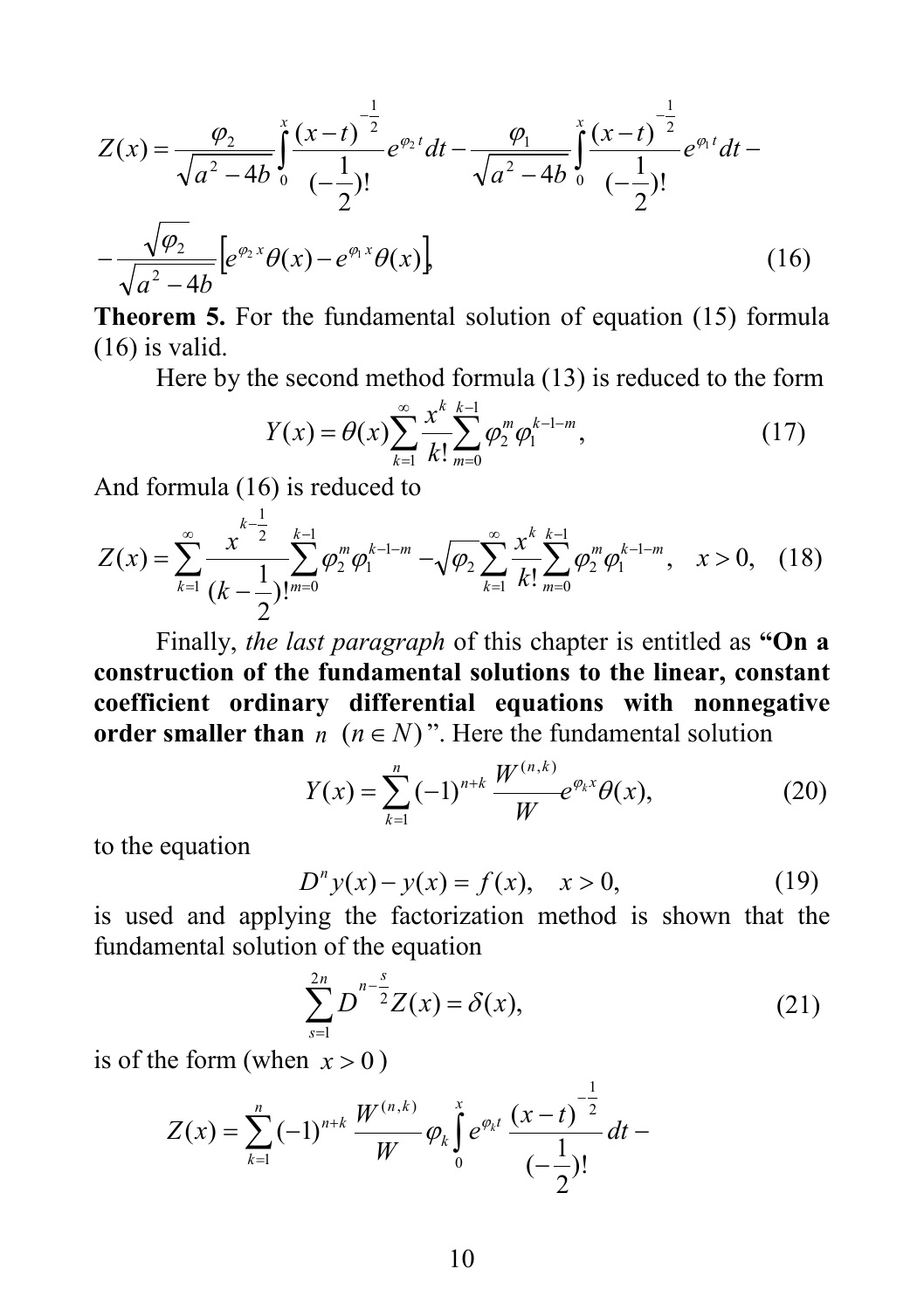$$
-\sum_{k=1}^{n}(-1)^{n+k}\frac{W^{(n,k)}}{W}e^{\varphi_k x}.
$$
 (22)

Here

$$
W(x) = \begin{vmatrix} e^{\varphi_1 x} & e^{\varphi_2 x} & \dots & e^{\varphi_n x} \\ \varphi_1 e^{\varphi_1 x} & \varphi_2 e^{\varphi_2 x} & \dots & \varphi_n e^{\varphi_n x} \\ \vdots & \vdots & \dots & \vdots \\ \varphi_1^{n-1} e^{\varphi_1 x} & \varphi_2^{n-1} e^{\varphi_2 x} & \dots & \varphi_n^{n-1} e^{\varphi_n x} \end{vmatrix} =
$$
  
= 
$$
\begin{vmatrix} 1 & 1 & \dots & 1 \\ \varphi_1 & \varphi_2 & \dots & \varphi_n \\ \vdots & \vdots & \dots & \vdots \\ \varphi_1^{n-1} & \varphi_2^{n-1} & \dots & \varphi_n^{n-1} \end{vmatrix} = W \neq 0,
$$
 (23)

by  $W^{(n,k)}$  is denoted the minor of the element  $\varphi_k^{n-1}$  of determinant (23) standing in the intersection of the *n*-th line and *k*-th column and

$$
\varphi_k = e^{\frac{2\pi k i}{n}}, \quad k = \overline{1, n}.\tag{24}
$$

**Theorem 6.** The fundamental solution of equation (19) is of the form (20).

*The second chapter* of the thesis entitled **"On a deriving the fundamental solution to the proper fraction order differential equation using the fundamental solution of the first order elliptic equation by the help of factorization method"** the Cauchy-Riemann equation is considered, that is an elliptic equation of the first order.

Here, first of all, from the fundamental solution of the Cauchy-Riemann equation by the factorization method, an analytical expression for the fundamental solution of the semi-order elliptic type equation is obtained. In this chapter, using the fundamental solution of the Cauchy-Riemann equation on the direction, an analytical expression is obtained for the fundamental solution of the semi-ordered elliptic type equation.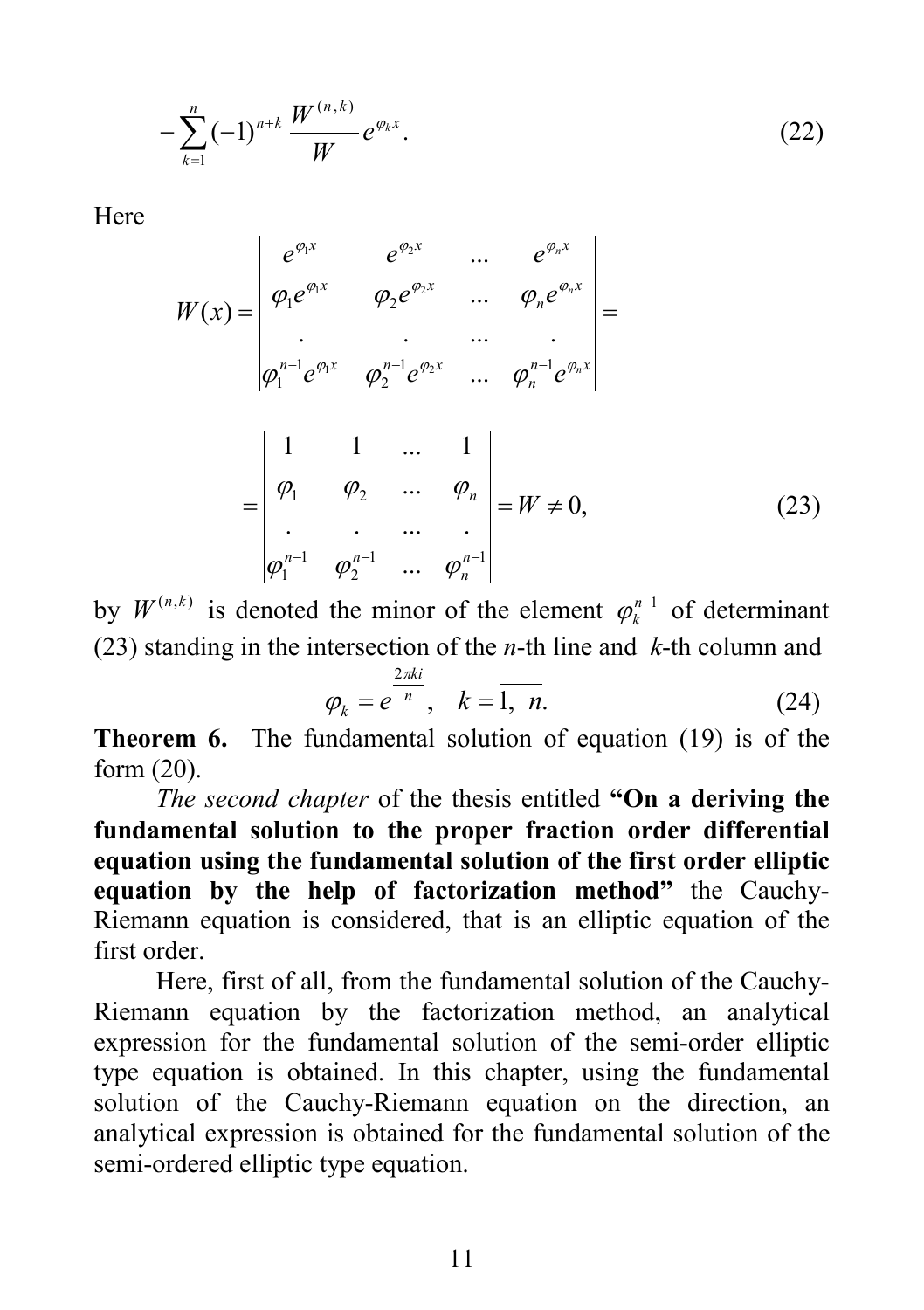Then, using the obtained above fundamental solution of the Cauchy-Riemann equation, an analytical expression was obtained for the fundamental solution of the 3  $\frac{1}{2}$  order elliptic type equation by the factorization method.

Finally, using the obtained fundamental solution of the Cauchy-Riemann equation, an analytical expression was obtained for the fundamental solution of the 3  $\frac{2}{3}$  order elliptic type equation by the factorization method.

*In the first paragraph* of this chapter is entitled **"The factorization method to deriving the fundamental solution to the semi-order elliptic type equation from the fundamental solution of the Cauchy-Riemann equation".** Here using the fundamental solution

$$
U(x - \xi) = \frac{1}{2\pi} \cdot \frac{1}{x_2 - \xi_2 + i(x_1 - \xi_1)}
$$
(25)

of the Cauchy-Riemann equation

$$
\frac{\partial u(x)}{\partial x_2} + i \frac{\partial u(x)}{\partial x_1} = 0
$$
\n(26)

by the help of the factorization

$$
(D_2 + iD_1) = (D_2^{\frac{1}{2}} + i\sqrt{i}D_1^{\frac{1}{2}})(D_2^{\frac{1}{2}} - i\sqrt{i}D_1^{\frac{1}{2}})
$$
(27)

for the fundamental solution of the equation

$$
(D_2^{\frac{1}{2}} + i\sqrt{i}D_1^{\frac{1}{2}})V(x) = 0
$$
 (28)

the following formula is obtained

$$
V(x) = \frac{1}{4\pi(-\frac{1}{2})!} \cdot \frac{1}{(x_2 + ix_1)\sqrt{(x_2 + ix_1)}} \times \frac{1}{\sqrt{(x_2 + ix_1 - \sqrt{x_2})(\sqrt{x_1 - ix_2} - \sqrt{x_1})}} \times \ln \frac{(\sqrt{x_2 + ix_1} - \sqrt{x_2})(\sqrt{x_1 - ix_2} - \sqrt{x_1})}{(\sqrt{x_2 + ix_1} + \sqrt{x_2})(\sqrt{x_1 - ix_2} + \sqrt{x_1})} + \frac{1}{\sqrt{(x_2 + ix_1)} + \sqrt{(x_2 + ix_1)}}
$$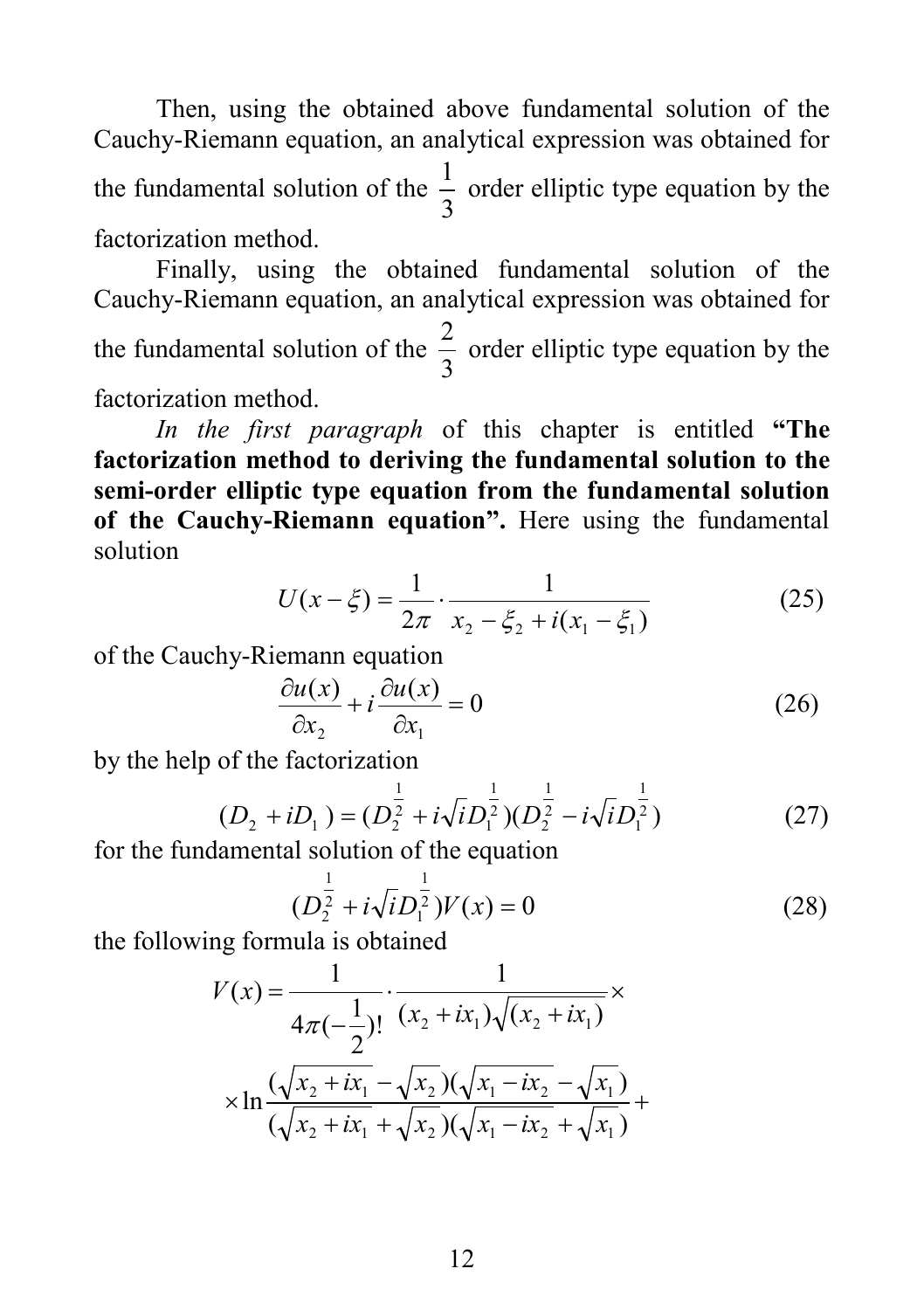$$
+\frac{1}{2\pi(-\frac{1}{2})!(x_2+i x_1)}\cdot\left(\frac{1}{\sqrt{x_2}}-\frac{i\sqrt{i}}{\sqrt{x_1}}\right).
$$
 (29)

Here  $i = \sqrt{-1}$ ,  $D_k = \frac{d}{dx_k}$ ,  $k = 1, 2$ . *k k*

**Theorem 7.** The fundamental solution of the semi-order elliptic equation (28) is in the form (29).

In this paragraph using the fundamental solution to Cauchy-Riemann equation (26) in the direction  $x_2$ 

$$
U(x) = \theta(x_2)\delta(x_1 - ix_2)
$$
 (30)

 B the above method for the fundamental solution of equation (28) the following formula is obtained

$$
V(x) = i \frac{\left(x_2 + ix_1\right)^{-\frac{3}{2}}}{\left(-\frac{3}{2}\right)!}.
$$
\n(31)

**Theorem 8.** The fundamental solution of semi-order elliptic type equation (28) is of the form (31).

*In the second paragraph* entitled **"On a deriving the fundamental solution to the**  3  $\frac{1}{2}$  order elliptic type equation from **the fundamental solution of the Cauchy-Riemann equation"** using the fundamental solution (26) of Cauchy-Riemann equation (25) and factorization

$$
D_2 + iD_1 = (D_2^{\frac{1}{3}} - iD_1^{\frac{1}{3}})(D_2^{\frac{2}{3}} + iD_1^{\frac{1}{3}}D_2^{\frac{1}{3}} - D_1^{\frac{2}{3}})
$$
(32)

for the fundamental solution of the equation

$$
D_2^{\frac{1}{3}}W(x) - iD_1^{\frac{1}{3}}W(x) = \delta(x)
$$
 (33)

the following formula is derived

$$
W(x-\xi) = \frac{1}{\pi(-\frac{2}{3})!} \left\{ \frac{1}{\sqrt[3]{(x_2 - \xi_2 + i(x_1 - \xi_1))^5}} \right\}
$$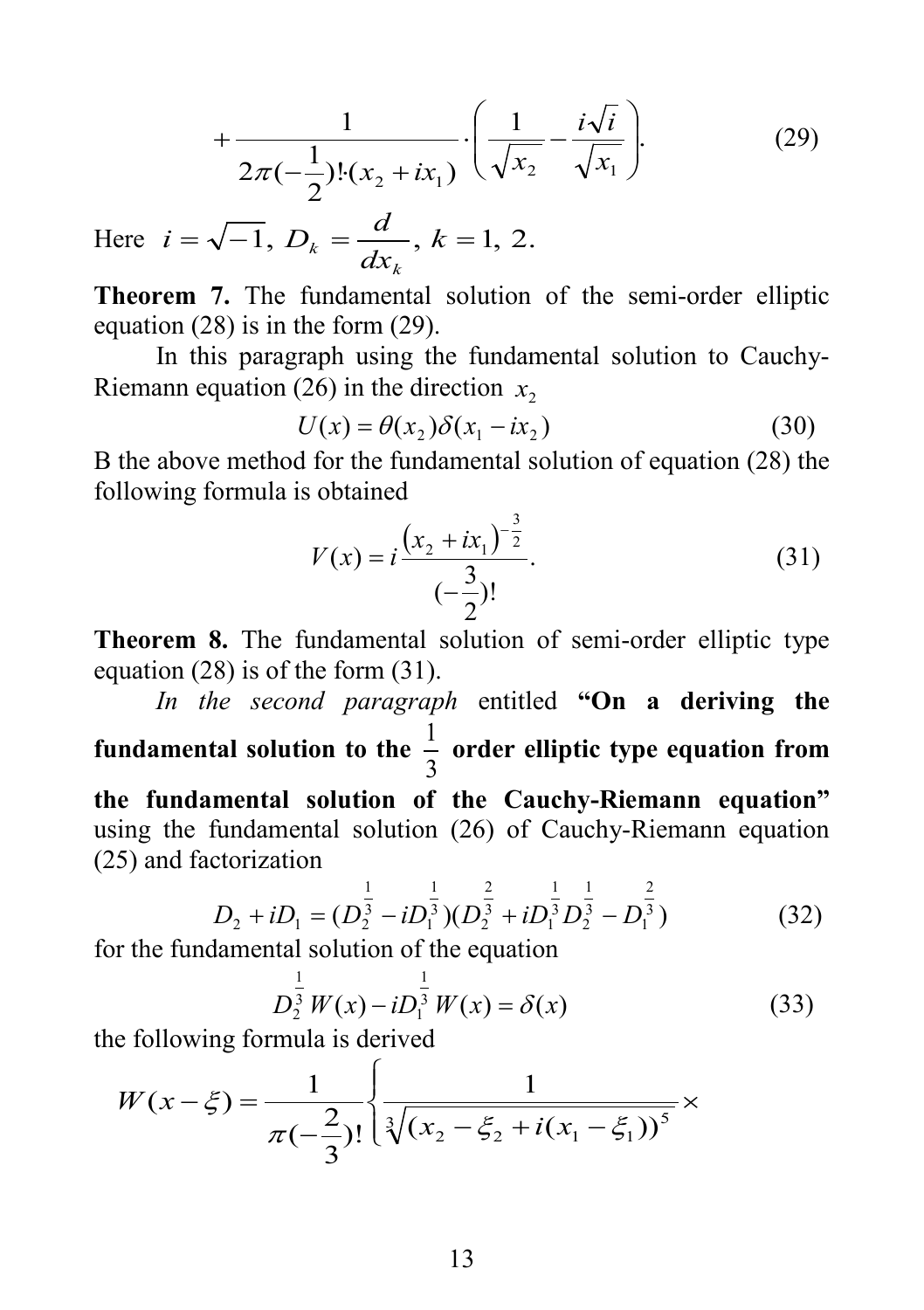$$
\times \left[ \frac{1}{6} \ln \left| \frac{(\sqrt[3]{x_2} - \sqrt[3]{x_2} - \frac{z}{\zeta_2} + i(x_1 - \xi_1))^3}{\xi_2 - i(x_1 - \xi_1)} \right| - \frac{1}{\sqrt{3}} \left[ \arctg \frac{2 \cdot \sqrt[3]{x_2} + \sqrt[3]{x_2} - \xi_2 + i(x_1 - \xi_1)}{\sqrt{3} \cdot \sqrt[3]{x_2} - \xi_2 + i(x_1 - \xi_1)} - \frac{\pi}{6} \right] + \frac{1}{2 \sqrt[3]{x_2^2} (x_2 - \xi_2 + i(x_1 - \xi_1))} \right] - \frac{i}{2\pi} \frac{x_1^{-\frac{1}{3}} x_2^{-\frac{1}{3}}}{(-\frac{1}{3})! (-\frac{1}{3})! (-\frac{1}{3})! (\xi_2 + i\xi_1 - \xi_1)} - \frac{i}{2\pi} \frac{x_1^{-\frac{1}{3}} x_2^{-\frac{1}{3}}}{(-\frac{1}{3})! 6} \frac{1}{(-\frac{1}{3})! (-\frac{1}{3})! (-\frac{1}{3})! (\xi_2 + i\xi_1 - \xi_1)} + \frac{1}{2\pi} \frac{x_2^{-\frac{1}{3}} x_2^{-\frac{1}{3}}}{(-\frac{1}{3})! 6} \frac{1}{(-\frac{1}{3})! (-\xi_2 + i(\tau - \xi_1))^2} - \frac{1}{\pi} \int_0^x \frac{(x_1 - \tau)^{-\frac{1}{3}}}{(-\frac{1}{3})! (-\frac{1}{3})! (-\xi_2 + i(\tau - \xi_1))^2} - \frac{1}{\pi} \int_0^x \frac{(x_1 - \tau)^{-\frac{1}{3}}}{(-\frac{1}{3})!} d\tau \frac{1}{(\xi_2 - \tau)^{-\frac{1}{3}}} + \frac{1}{\pi} \left[ \frac{1}{\sqrt{(\xi_2 - \xi_1)} - \frac{1}{\sqrt{(\xi_2 - \xi_1)} - i(x_2 - \xi_2)}} - \frac{i}{\sqrt{3}} \right] + \frac{1}{\sqrt{(\xi_1 - \xi_1 - i(x_2 - \xi_2))} - \frac{\pi}{6}} - \frac{1}{\sqrt{3}} \left[ \arctg \frac{2 \sqrt[3]{x_1} + \sqrt[3]{
$$

Thus the following theorem is proved.

**Theorem 9.** For the fundamental solution to equation (33) formula (34) is valid.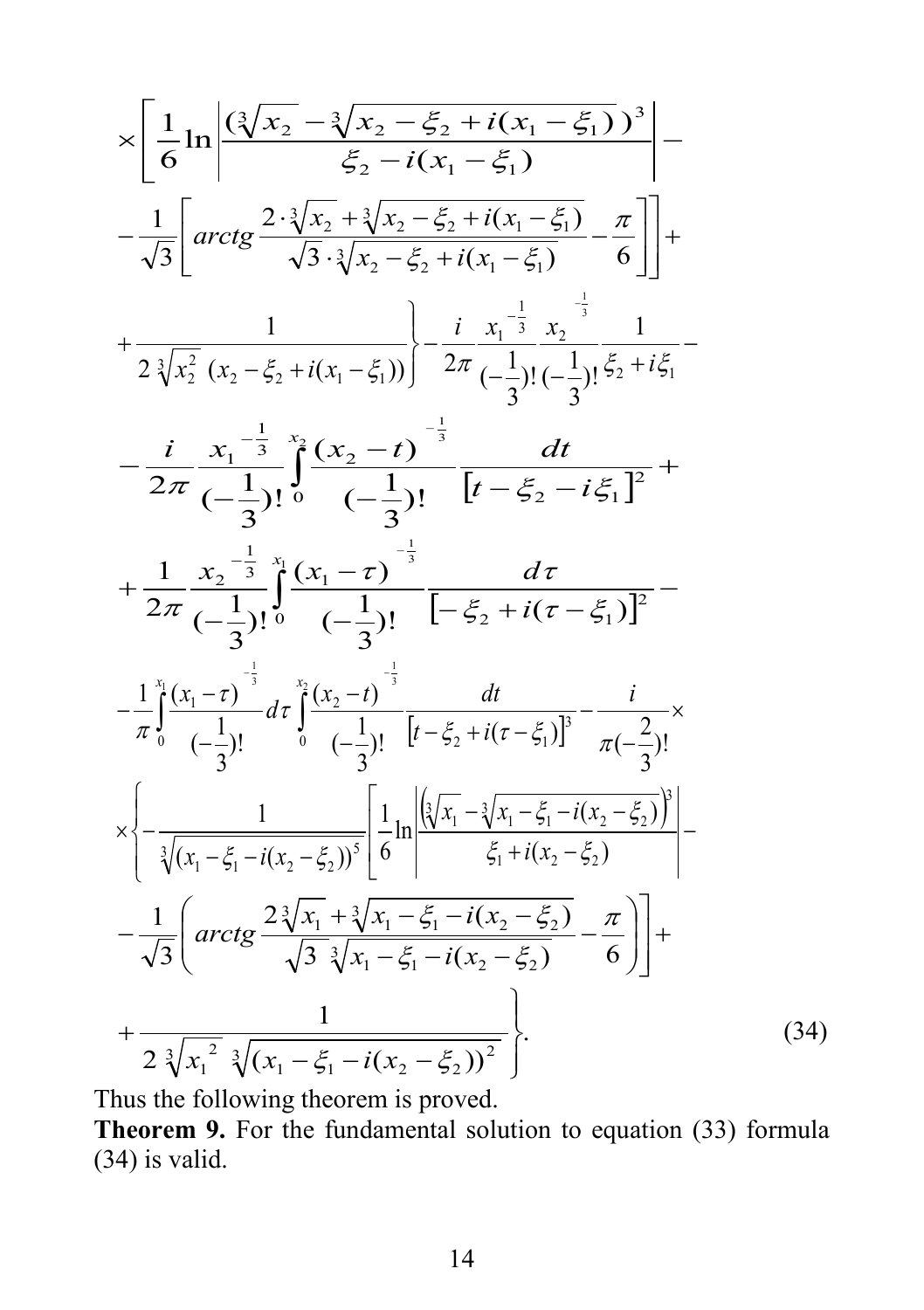Then in this paragraph using the fundamental solution of the Cauchy-Riemann equation in the direction  $x<sub>2</sub>$  for the fundamental solution of equation (33) the following formula is obtained

$$
W(x) = \frac{3}{2} \cdot \frac{\left(x_1 - ix_2\right)^{-\frac{5}{3}}}{\left(-\frac{5}{3}\right)!}.
$$
 (35)

**Theorem 10.** For the fundamental solution of semi-order elliptic type equation (33) is of the form (35).

*In the last paragraph* entitled **"Deriving the fundamental**  solution for the two dimensional, linear,  $\frac{2}{3}$  order elliptic **equation from the fundamental solution of the Cauchy-Riemann equation"** using the fundamental solution (26) of equation (25) by the help of the factorization

$$
(D_2 + iD_1) = (D_2^{\frac{2}{3}} + iD_1^{\frac{1}{3}}D_2^{\frac{1}{3}} - D_1^{\frac{2}{3}})(D_2^{\frac{1}{3}} - iD_1^{\frac{1}{3}}) = \delta(x)
$$
(36)

for the fundamental solution of the equation

$$
D_2^{\frac{2}{3}}V(x) + iD_1^{\frac{1}{3}}D_2^{\frac{1}{3}}V(x) - D_1^{\frac{2}{3}}V(x) = \delta(x)
$$
(37)

the following formula is obtained

$$
\frac{1}{2\pi(-\frac{1}{3})}\left\{-\frac{1}{3(x_1 - ix_2)\sqrt[3]{x_1 - ix_2}}\right\}\frac{1}{2}\ln\frac{(\sqrt[3]{x_1 - ix_2} - \sqrt[3]{x_1})^3}{-ix_2} + \sqrt{3}\left(\arctg\frac{2\sqrt[3]{x_1} + \sqrt[3]{x_1 - ix_2}}{\sqrt{3}\sqrt[3]{x_1 - ix_2}} - \frac{\pi}{6}\right)\right\} - \frac{1}{\sqrt[3]{x_1} \cdot (x_1 - ix_2)}.
$$
\n(38)

**Theorem 11.** The fundamental solution of the two dimensional, linear,  $\frac{2}{3}$  order elliptic equation is in the form (38).

*In the last third chapter* of the thesis entitled **"On a deriving the fundamental solution to the fractional order equation from the fundamental solution of the second order Laplace equation by the factorization method"** the second order Laplace equation is considered.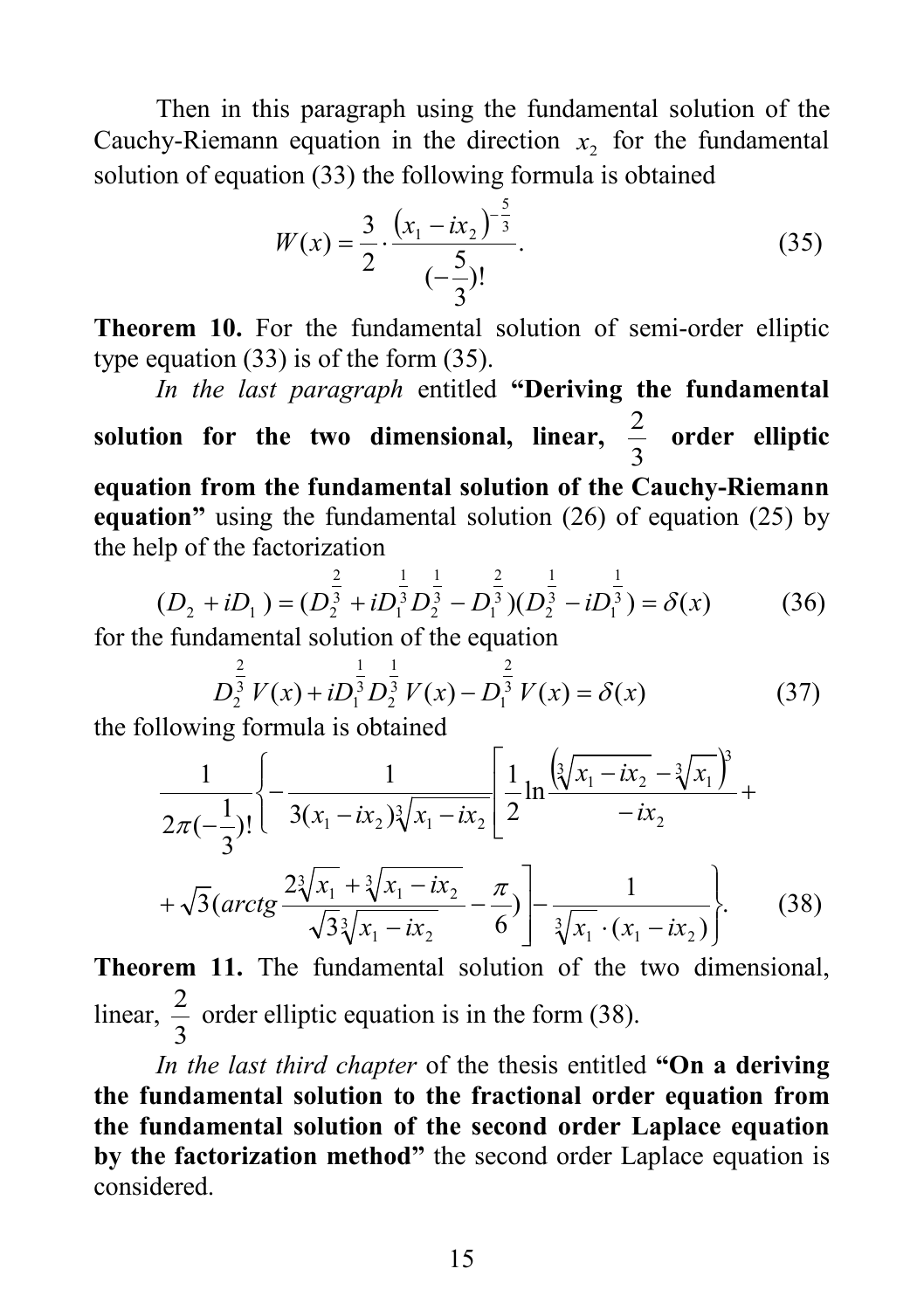In this chapter first an analytic expression is obtained for the fundamental solution of the 2  $\frac{3}{2}$  order elliptic equation by factorizing the Laplace equation. In the  $\frac{3}{2}$  order equation the derivatives change by  $\frac{1}{2}$  step. The sum of the orders of derivatives are equal to 2  $\frac{3}{2}$ .

Then the operator of the Laplace operator is changed by such way that an analytic expression is obtained for the fundamental solution of the elliptic equation of order  $\frac{4}{3}$ . In the obtained equation the sum of the orders of derivatives in each term is equal to  $\frac{4}{3}$ .

Finally the operator of the Laplace equation is factorized and an analytic expression is obtained for the fundamental solution for the  $\frac{5}{3}$  order linear constant coefficient elliptic equation by  $\frac{1}{3}$  step. Here the sum of the order of derivatives in each term is also equal to 3  $\frac{5}{2}$ .

*In the first paragraph* entitled **"Deriving the fundamental solution for the**  2  $\frac{3}{2}$  order equation from the two dimensional **Laplace equation applying factorization method"** using the fundamental solution

$$
U(x) = \frac{1}{2\pi} \cdot \ln|x|, \qquad |x| = \sqrt{x_1^2 + x_2^2} \tag{39}
$$

of the two dimensional Laplace equation

$$
\Delta U(x) = \frac{\partial^2 U(x)}{\partial x_2^2} + \frac{\partial^2 U(x)}{\partial x_1^2} = 0
$$
\n(40)

By the help of the factorization

$$
D_2^2 + D_1^2 = (D_2^{\frac{1}{2}} + \sqrt{i}D_1^{\frac{1}{2}})(D_2^{\frac{3}{2}} - \sqrt{i}D_2D_1^{\frac{1}{2}} + iD_2^{\frac{1}{2}}D_1 - i\sqrt{i}D_1^{\frac{3}{2}})
$$
 (41)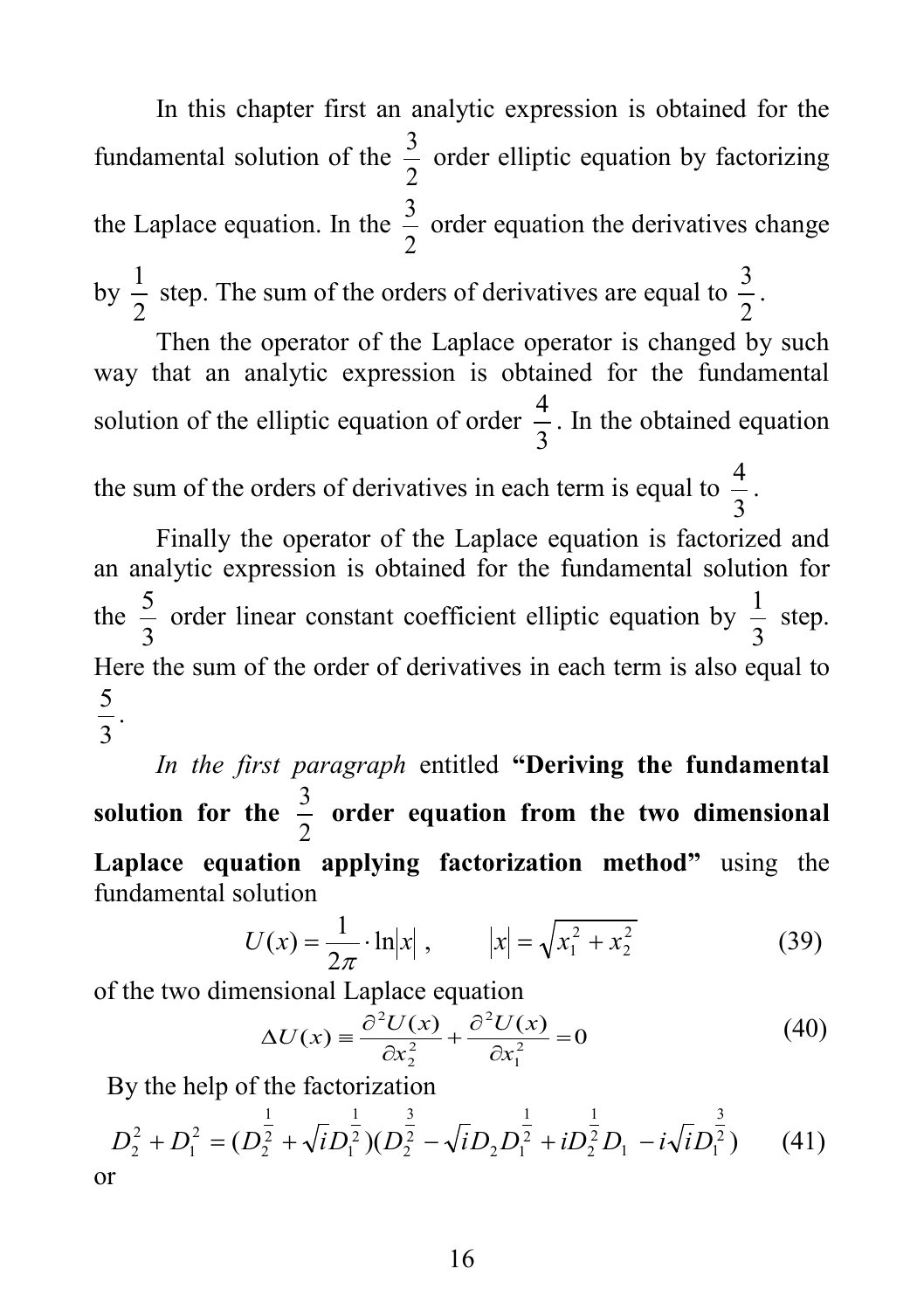$$
D_2^2 + D_1^2 = (D_2^2 - \sqrt{i}D_2D_1^2 + iD_2^2D_1 - i\sqrt{i}D_1^3)(D_2^2 + \sqrt{i}D_1^2)
$$
 (42)

for the fundamental solution of the equation

$$
D_2^{\frac{3}{2}}V(x) - \sqrt{i}D_2D_1^{\frac{1}{2}}V(x) + iD_2^{\frac{1}{2}}D_1V(x) - i\sqrt{i}D_1^{\frac{3}{2}}V(x) = \delta(x)
$$
 (43)  
the following formula is obtained

the following formula is obtained

$$
V(x) = \frac{1}{2\pi(-\frac{1}{2})!} \left\{ x_2^{-\frac{1}{2}} \ln x_1 - \frac{1}{2} \left[ \frac{1}{\sqrt{x_2 + ix_1}} \ln \left( \frac{\sqrt{x_2 + ix_1} - \sqrt{x_2}^2}{ix_1} \right) + \frac{1}{\sqrt{x_2 - ix_1}} \ln \left( \frac{\sqrt{x_2 - ix_1} - \sqrt{x_2}^2}{ix_1} \right) \right] + \sqrt{i} \left[ x_1^{-\frac{1}{2}} \ln x_2 - \frac{1}{2} \left[ \frac{1}{\sqrt{x_1 + ix_2}} \ln \left( \frac{\sqrt{x_1 + ix_2} - \sqrt{x_1}^2}{ix_2} \right) + \frac{1}{\sqrt{x_1 - ix_2}} \ln \left( \frac{\sqrt{x_1 - ix_2} - \sqrt{x_1}^2}{ix_1} \right) \right] \right].
$$
 (44)

**Theorem 12.** The fundamental solution of equation (43) is in the form (44).

*In the second paragraph* entitled **"On a deriving the fundamental solution to the**  3  $\frac{4}{2}$  order equation from the **fundamental solution of the two dimensional Laplace equation by factorization method"** from fundamental solution (39) of equation (40) by the help of the factorization

$$
D_2^2 + D_1^2 = (D_2^{\frac{2}{3}} + D_1^{\frac{2}{3}})(D_2^{\frac{4}{3}} - D_1^{\frac{2}{3}}D_2^{\frac{2}{3}} + D_1^{\frac{4}{3}})
$$
(45)

or

$$
D_2^2 + D_1^2 = (D_2^{\frac{4}{3}} - D_1^{\frac{2}{3}} D_2^{\frac{2}{3}} + D_1^{\frac{4}{3}})(D_2^{\frac{2}{3}} + D_1^{\frac{2}{3}})
$$
(46)

For the fundamental solution of the equation

$$
D_2^{\frac{4}{3}}V(x) - D_1^{\frac{2}{3}}D_2^{\frac{2}{3}}V(x) + D_1^{\frac{4}{3}}V(x) = \delta(x)
$$
(47)

the following formula is obtained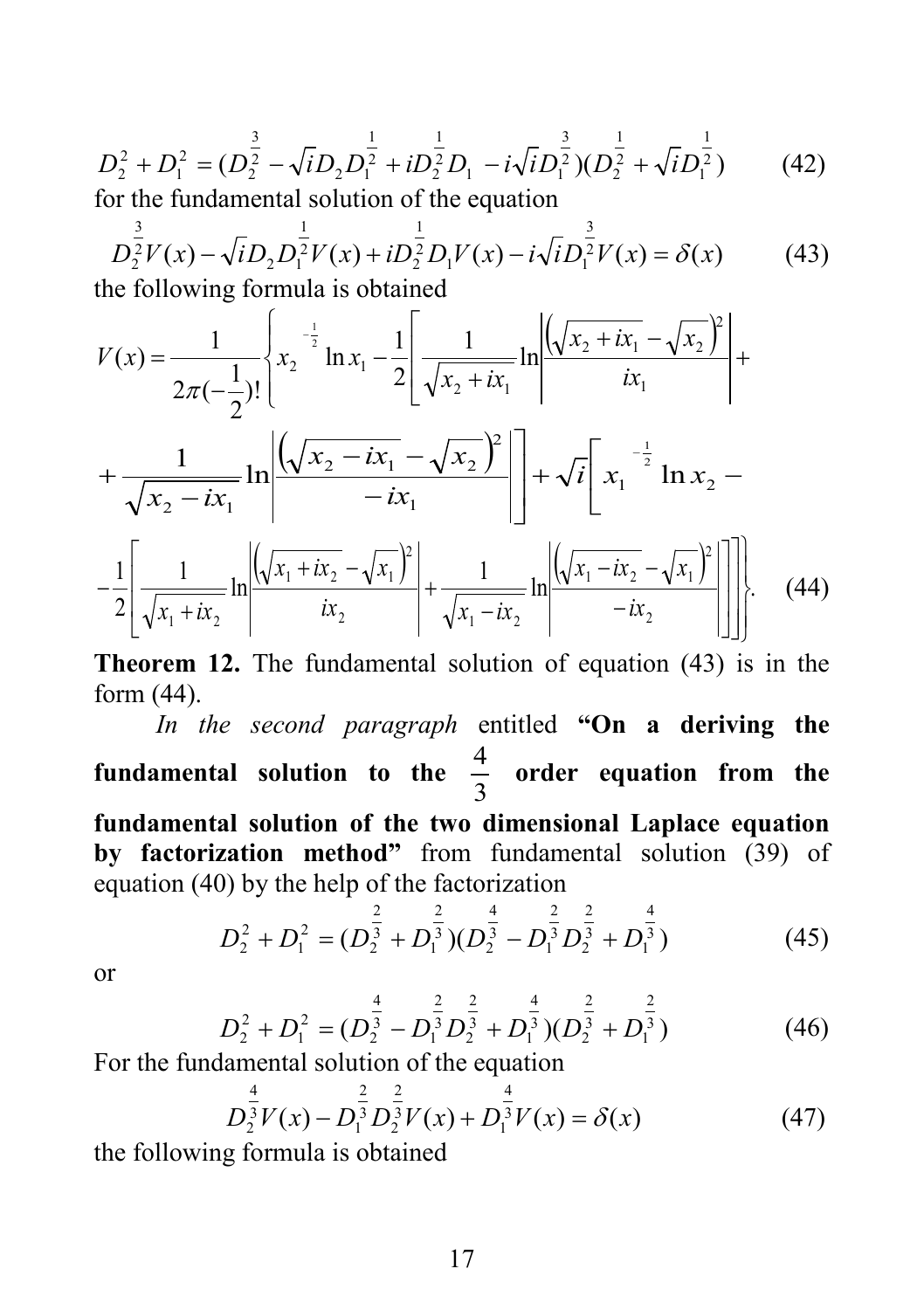$$
V(x) = \frac{1}{2\pi(-\frac{2}{3})!} \left\{ x_2^{-\frac{2}{3}} \ln x_1 - \frac{1}{2} \frac{1}{\sqrt[3]{(x_2 + ix_1)^2}} \times \frac{1}{\sqrt[3]{(x_2 + ix_1 - \sqrt[3]{x_2})}} \right\} \times \left\{ \frac{1}{2} \ln \left| \frac{\left( \sqrt[3]{x_2 + ix_1} - \sqrt[3]{x_2} \right)}{ix_1} \right| - \sqrt{3} \left( \arctg \frac{2 \cdot \sqrt[3]{x_2} + \sqrt[3]{x_2 + ix_1}}{\sqrt{3} \cdot \sqrt[3]{x_2 + ix_1}} - \frac{\pi}{6} \right) \right] - \frac{1}{2} \frac{1}{\sqrt[3]{(x_2 - ix_1)^2}} \left[ \frac{1}{2} \ln \left| \frac{\left( \sqrt[3]{x_2 - ix_1} - \sqrt[3]{x_2} \right)}{-ix_1} \right| - \sqrt{3} \left( \arctg \frac{2 \cdot \sqrt[3]{x_2} + \sqrt[3]{x_2 - ix_1}}{\sqrt{3} \cdot \sqrt[3]{x_2 - ix_1}} - \frac{\pi}{6} \right) \right] + x_1^{-\frac{2}{3}} \ln |x_2| - \frac{1}{2} \frac{1}{\sqrt[3]{(x_1 + ix_2)^2}} \left[ \frac{1}{2} \ln \left| \frac{\left( \sqrt[3]{x_1 + ix_2} - \sqrt[3]{x_1} \right)}{ix_2} \right| - \sqrt{3} \left( \arctg \frac{2 \cdot \sqrt[3]{x_1} + \sqrt[3]{x_1 + ix_2}}{\sqrt{3} \cdot \sqrt[3]{x_1 + ix_2}} - \frac{\pi}{6} \right) \right] - \frac{1}{2} \frac{1}{\sqrt[3]{(x_1 - ix_2)^2}} \left[ \frac{1}{2} \ln \left| \frac{\left( \sqrt[3]{x_1 - ix_2} - \sqrt[3]{x_2} \right)}{-ix_2} \right| - \sqrt{3} \left( \arctg \frac{2 \cdot \sqrt[3]{x_1} + \sqrt[3]{x_1 - ix_2}}{\sqrt{3} \cdot \sqrt[3]{x_1 - ix_2}} - \frac{\pi}{6} \right) \right] \right\}. \tag{48}
$$

**Theorem 13.** The solution of the 3  $\frac{4}{2}$  order homogeneous constant coefficient partial differential equation (47) is in the form (48).

Finally, *in the last paragraph* entitled **"Deriving the fundamental solution for the**  3 <sup>5</sup> **order partial differential**  equation by  $\frac{1}{3}$  step from the fundamental solution of the Laplace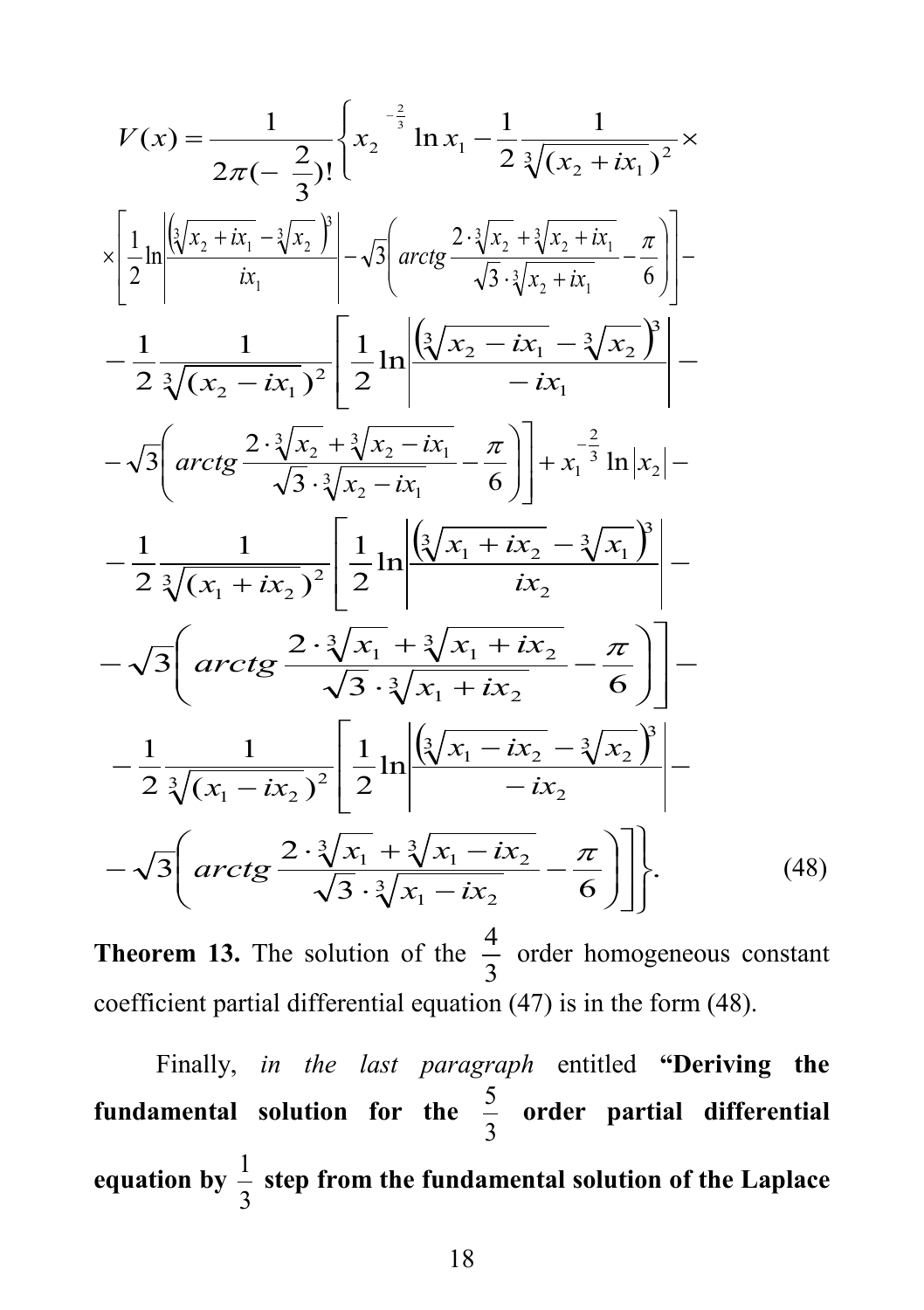**equation by factorization method"** from fundamental solution (39) of equation (40) applying the factorization

$$
D_2^2 + D_1^2 = (D_2^{\frac{5}{3}} - iD_2^{\frac{4}{3}}D_1^{\frac{1}{3}} - D_2D_1^{\frac{2}{3}} + iD_2^{\frac{2}{3}}D_1 + D_2^{\frac{1}{3}}D_1^{\frac{4}{3}} - iD_1^{\frac{5}{3}})(D_2^{\frac{1}{3}} + iD_1^{\frac{1}{3}})
$$
 (49) for the solution of the equation

$$
D_2^{\frac{5}{3}}Z(x) - iD_2^{\frac{4}{3}}D_1^{\frac{1}{3}}Z(x) - D_2D_1^{\frac{2}{3}}Z(x) + iD_2^{\frac{2}{3}}D_1Z(x) + D_2^{\frac{1}{3}}D_2^{\frac{4}{3}}Z(x) - iD_2^{\frac{5}{3}}Z(x) = \delta(x)
$$
\n(50)

the following formula is derived

$$
Z(x) = \frac{1}{2\pi(-\frac{1}{3})!} \left\{ x_2^{-\frac{1}{3}} \ln |x_1| - \frac{1}{4} \left[ \frac{1}{\sqrt[3]{x_2 + ix_1}} \right] \times \left[ \ln \left| \frac{(\sqrt[3]{x_2 + ix_1} - \sqrt[3]{x_2})^3}{ix_1} \right| + 2\sqrt{3} \left( \arctg \frac{2 \cdot \sqrt[3]{x_2} + \sqrt[3]{x_2 + ix_1}}{\sqrt{3} \cdot \sqrt[3]{x_2 + ix_1}} - \frac{\pi}{6} \right) \right] + \left. + \frac{1}{\sqrt[3]{x_2 - ix_1}} \left[ \ln \left| \frac{(\sqrt[3]{x_2 - ix_1} - \sqrt[3]{x_2})^3}{-ix_1} \right| + 2\sqrt{3} \left( \arctg \frac{2 \cdot \sqrt[3]{x_2} + \sqrt[3]{x_2 - ix_1}}{\sqrt{3} \cdot \sqrt[3]{x_2 - ix_1}} - \frac{\pi}{6} \right) \right] + \left. + ix_1^{-\frac{1}{3}} \ln x_2 - \frac{i}{4} \left[ \frac{1}{\sqrt[3]{x_1 + ix_2}} \left( \ln \left| \frac{(\sqrt[3]{x_1 + ix_2} - \sqrt[3]{x_1})^3}{ix_2} \right| + 2\sqrt{3} \left( \arctg \frac{2 \cdot \sqrt[3]{x_1 + ix_2}}{\sqrt{3} \cdot \sqrt[3]{x_1 + ix_2}} - \frac{\pi}{6} \right) \right) + \frac{1}{\sqrt[3]{x_1 - ix_2}} \left[ \ln \left| \frac{(\sqrt[3]{x_1 - ix_2} - \sqrt[3]{x_2})^3}{-ix_2} + 2\sqrt{3} \left( \arctg \frac{2 \cdot \sqrt[3]{x_1 + x_2}}{\sqrt{3} \cdot \sqrt[3]{x_1 + ix_2}} - \frac{\pi}{6} \right) \right) \right] \right\}
$$
 (51)

**Theorem 14.** The fundamental solution of the 3  $\frac{5}{2}$  order, homogeneous constant coefficient partial differential equation (50) is in the form (51).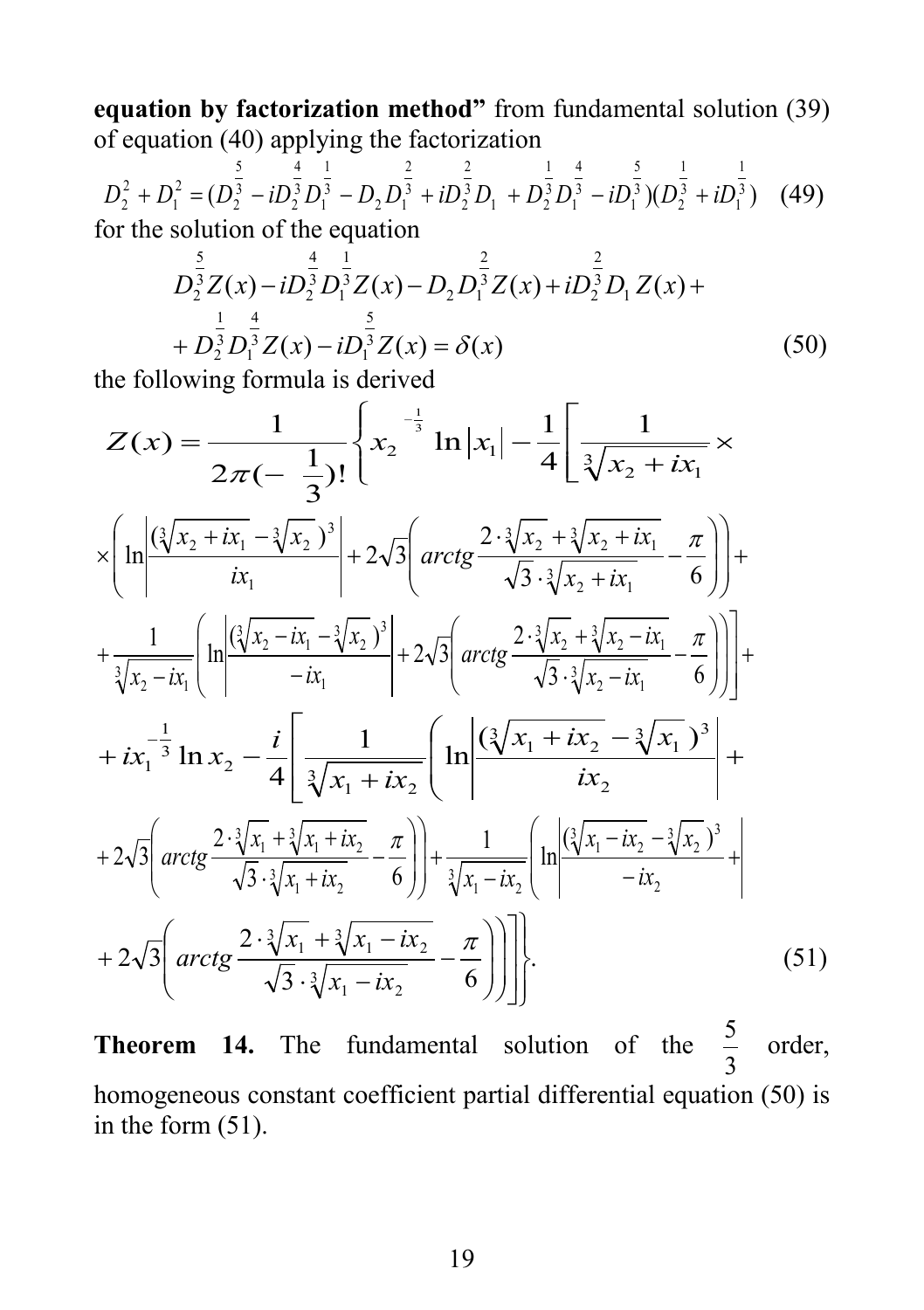At the end I would like to express my deep gratitude to my supervisors, Professor N.A. Aliyev and Professor N.S. Ibrahimov, for the problems posted, valuable advice and sincere attention in the thesis.

### **CONCLUSION**

The following new results are obtained in the thesis:

- 1. Fundamental solutions are obtained for the ordinary onedimensional differential equations of proper and improper fraction orders (i.e., with orders from  $(0, 1)$  and  $(1, 2)$ ). Here, the fundamental solution of the first-order one-dimensional differential equation is factorized.
- 2. The above results were obtained for the constant coefficient linear, fractional order differential equations. Here, the fundamental solution of the second-order one-dimensional differential equation is factorized.
- 3. The results obtained in the first paragraph are obtained for the non-one dimensional, linear, constant coefficient fractional equations. Here, the fundamental solution of the first-order differential equation with constant coefficients is factorized.
- 4. From the fundamental solution of the ordinary, constant coefficient, linear, second order differential equation by factorization method, the fundamental solution of the ordinary, constant coefficient, linear, fractional differential equation with proper and improper fraction order is obtained.
- 5. From the fundamental solution of the Cauchy-Riemann equation by the factorization method the expression is obtained for the fundamental solution of the partial differential equation with the proper and improper fraction order.
- 6. From the fundamental solution of the two-dimensional Laplace equation by the factorization method, the analytical expression is obtained for the fundamental solution of the partial differential equation of improper fraction order.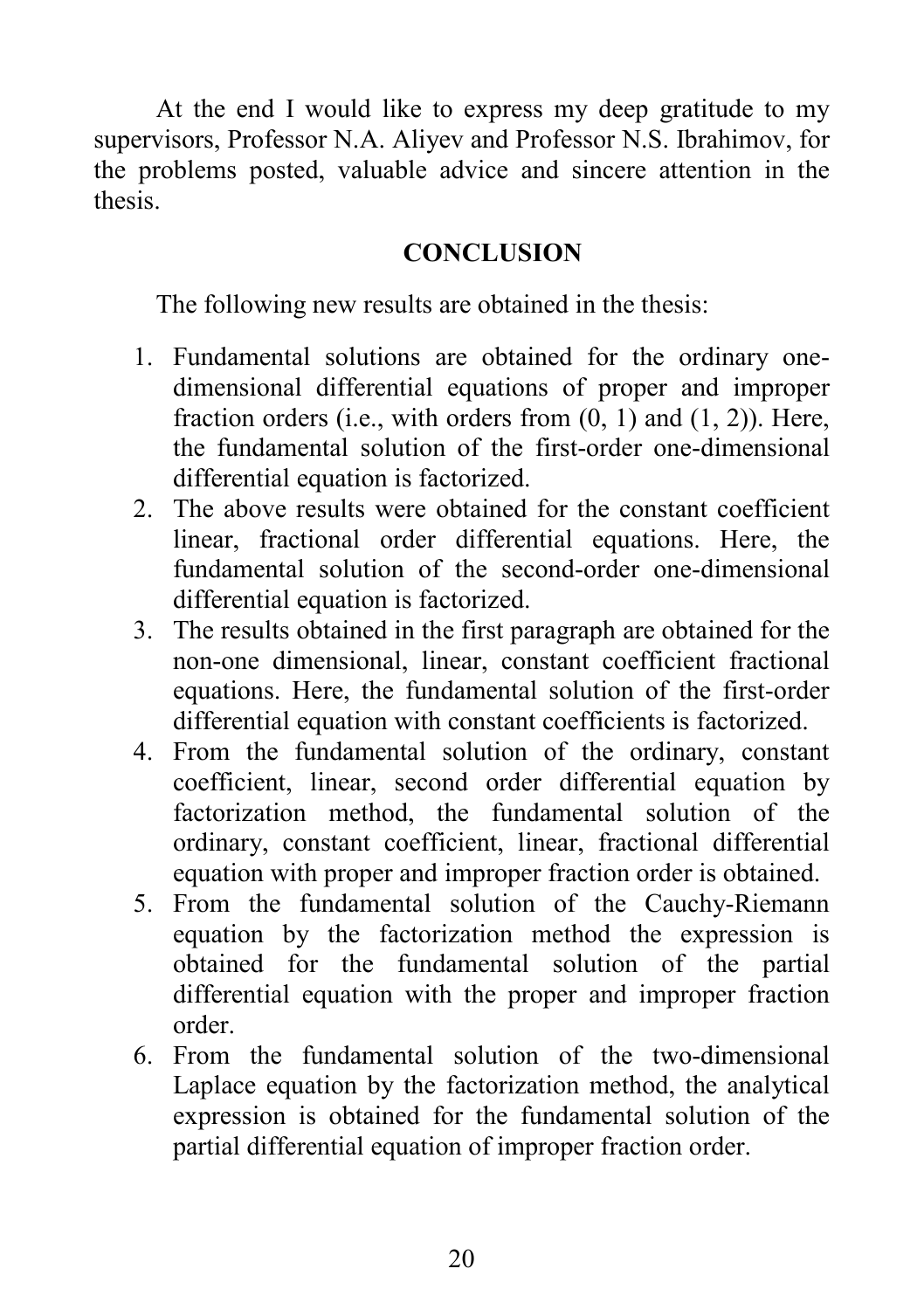7. The solution of boundary-value problems with the help of obtained here fundamental solutions will then be studied.

### **The main results of the thesis are published in the following works:**

- 1. Guliyev, A. Fundamental solution of the semi-order elliptic type equation // Republican Scientific Conference on "Problems of development of natural and humanitarian sciences", - Lankaran: - May 5-6, 2017, - pp.39-41.
- 2. Aliyev, N., Guliyev, A. Factorization method to obtain the fundamental solution of the semi-order elliptic type equation from the fundamental solution of the Cauchy-Riemann equation // Lankaran State University, Scientific news, Natural sciences series, - 2017, No.2, - pp.67-72.
- 3. Aliyev, N.A., Ibrahimov, N.S., Guliyev, A.A. Factorization method for the determination of the fundamental solution to the linear,  $\frac{1}{3}$  order elliptic equation // XXXI International conference "Problems of Decision Making under Uncertainties, - Lankaran-Baku, - July 3-8, - 2018, - pp.14- 16.
- 4. Guliyev, A.A., Aliyev, N.A., Ibrahimov, N.S. On a fundamental solutions of some fractional differential equations // XXXII International conference conference "Problems of Decision Making under Uncertainties", - Prague, Czech Republic, - August 27-31, - 2018, - pp.53-55.
- 5. Askerov, I., Guliyev, A. On obtaining the fundamental solution of the 2  $\frac{3}{2}$  order equation from the fundamental solution of the two-dimensional Laplace equation by factorization method // Republican Scientific Conference on "Ways of implementation of the scientific innovations in the teaching process", - Lankaran: - May 7-8, 2019, - pp.28-30.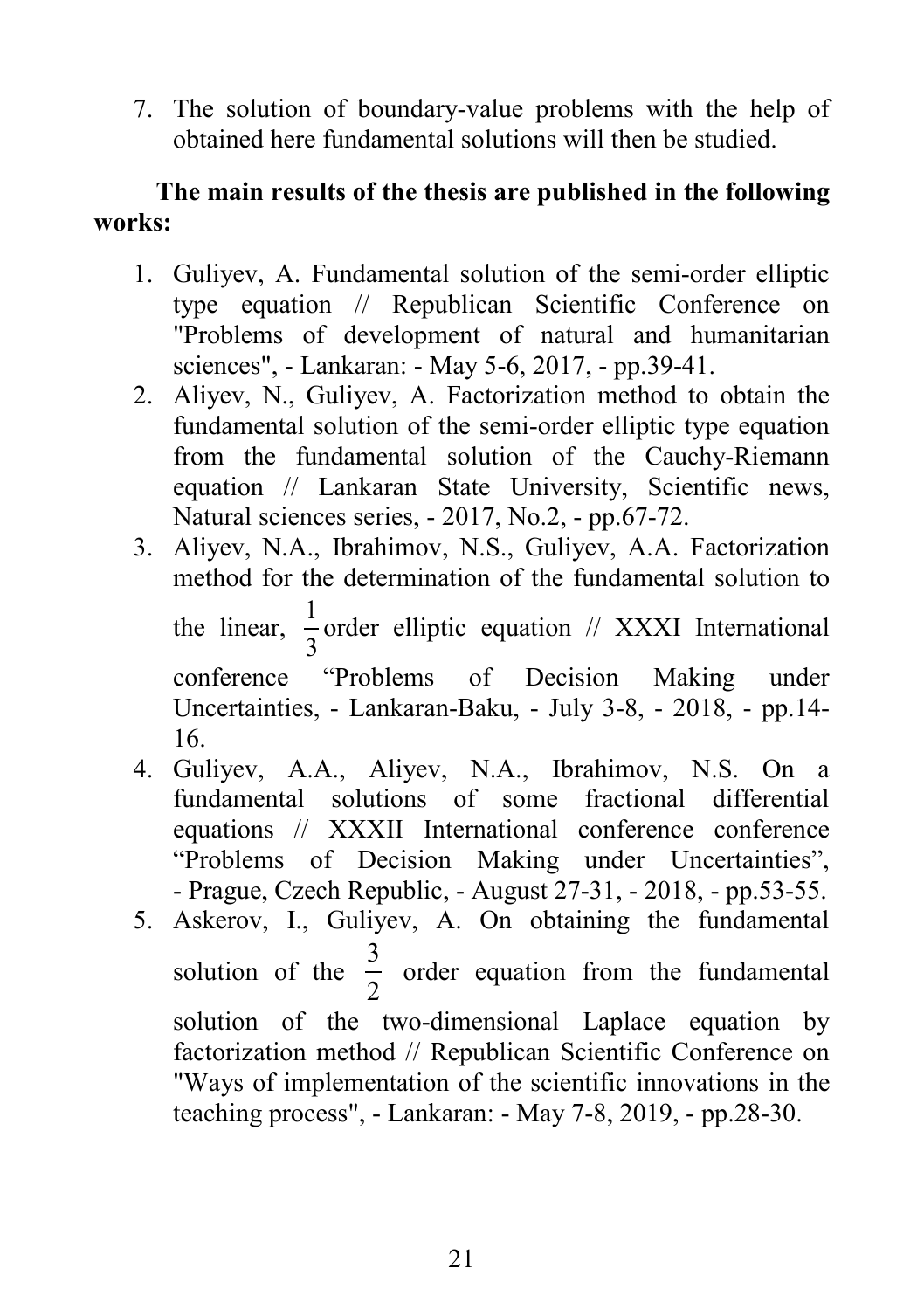- 6. Asgerov, I., Guliyev, A. Obtaining a fundamental solution of the 2  $\frac{3}{2}$  order equation from the fundamental solution of the two-dimensional Laplace equation using the factorization method // Lankaran State University, Scientific News, Natural Sciences Series, - 2019. №1, - pp.23-31.
- 7. Guliyev, A.A., Aliyev, N.A., Ibrahimov, N.S. Obtaining the fundamental solution of the 3  $\frac{4}{2}$  order equation from the fundamental solution of the two-dimensional Laplace equation by the factorization method // Baku Engineering University, Mathematics and Computer Science Series,  $-2020$ , No.4(2),  $-$  pp.102-110.
- 8. Aliyev, N.A., Ibrahimov, N.S., Guliyev, A.A. Derivation of the fundamental solution of the two-dimensional, linear,  $\frac{2}{3}$ 2

order elliptic type differential equation from the fundamental solution of the Cauchy-Riemann equation // Scientific News of Sumgayit State University, Natural and Technical Sciences Series, -2021, No.21(1), - pp.4-8.

- 9. Guliyev, A. Construction of a fundamental solution for the differential equation (one-dimensional equation) of less than two (greater than one) order // Republican Scientific Conference on "The power of the unity of the people, state and army in Azerbaijan", - Lankaran: - May 7, 2021, - pp.52- 53.
- 10. Guliyev, A.A. Construction of the fundamental solution of the ordinary differential equation (single term equation) of order  $\alpha \in (n-1, n)$  // The II International Science Conference "Issues of practice and science", - London, Great Britain: Sept. 27-29, 2021, pp.149-150.
- 11. Guliyev, A.A. Construction of a fundamental solution of a non-negative, ordinary, constant coefficient, linear differential equation with non-negative order smaller than one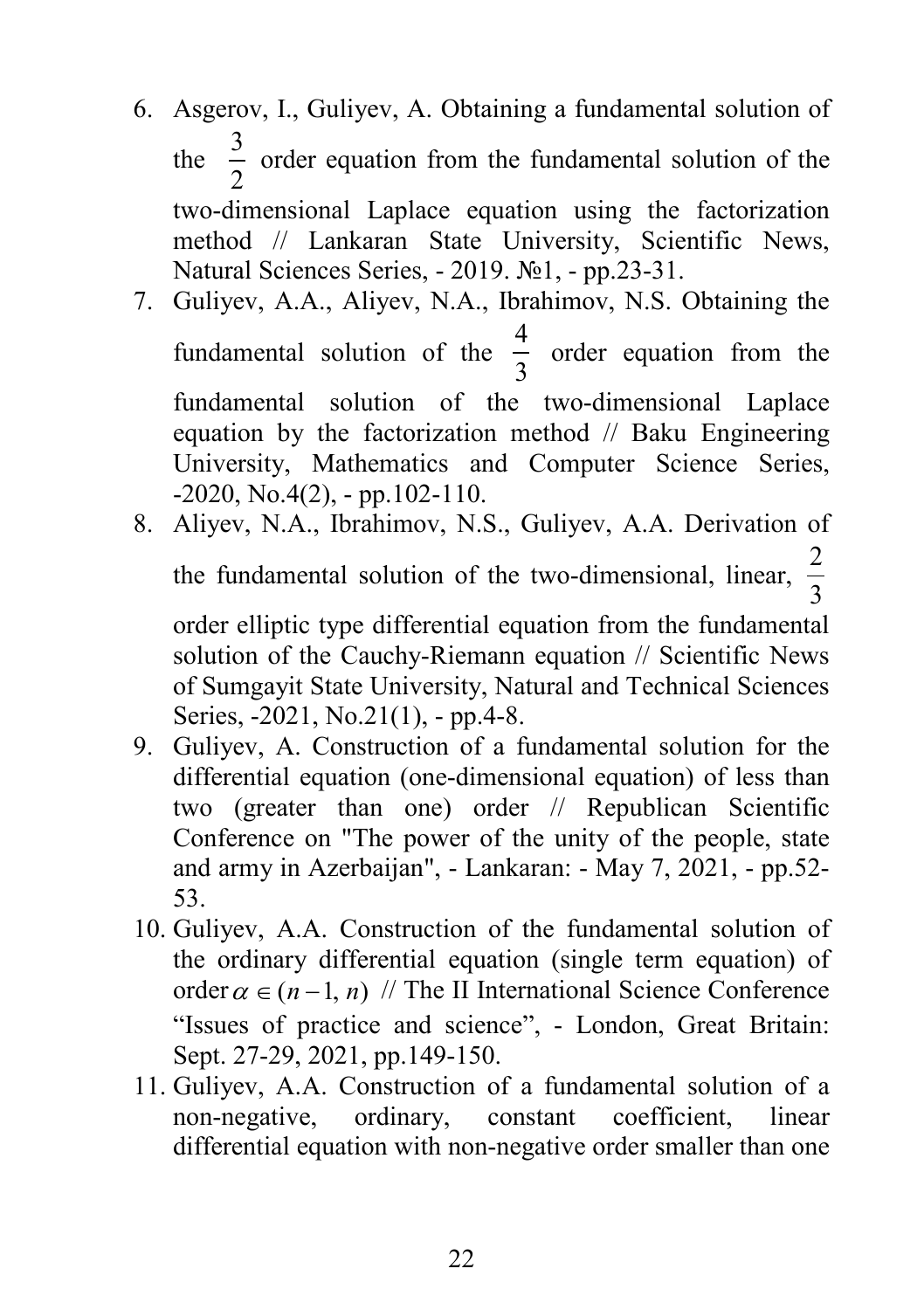// Journal of Scientific Works of Nakhchivan University, -2021, No.3, - pp.276-280.

12. Guliyev, A.A., Aliev, N.A., Ibragimov, N.S. Definition of the fundamental solution of the elliptic type equation of 3  $\frac{1}{2}$  order from the fundamental solution of the Cauchy-Riemann equation // Republic of Dagestan: Bulletin of the Dagestan State University, Series 1, Natural Sciences, -21, No.36(4), - pp.76-82.

13. Guliyev, A. On a fundamental solution of one linear ordinary differential equation with fractional order derivative // Advanced Mathematical Models & Applications, -2021, No.6(3), - pp.302-308.

14. Guliyev, A. Obtaining the fundamental solution of the  $\frac{3}{5}$ 

order partial derivative equation from the fundamental solution of the two-dimensional Laplace equation by the factorization method // Journal of Contemporary Applied Mathematics, -2022, No.12(1), - pp.17-26.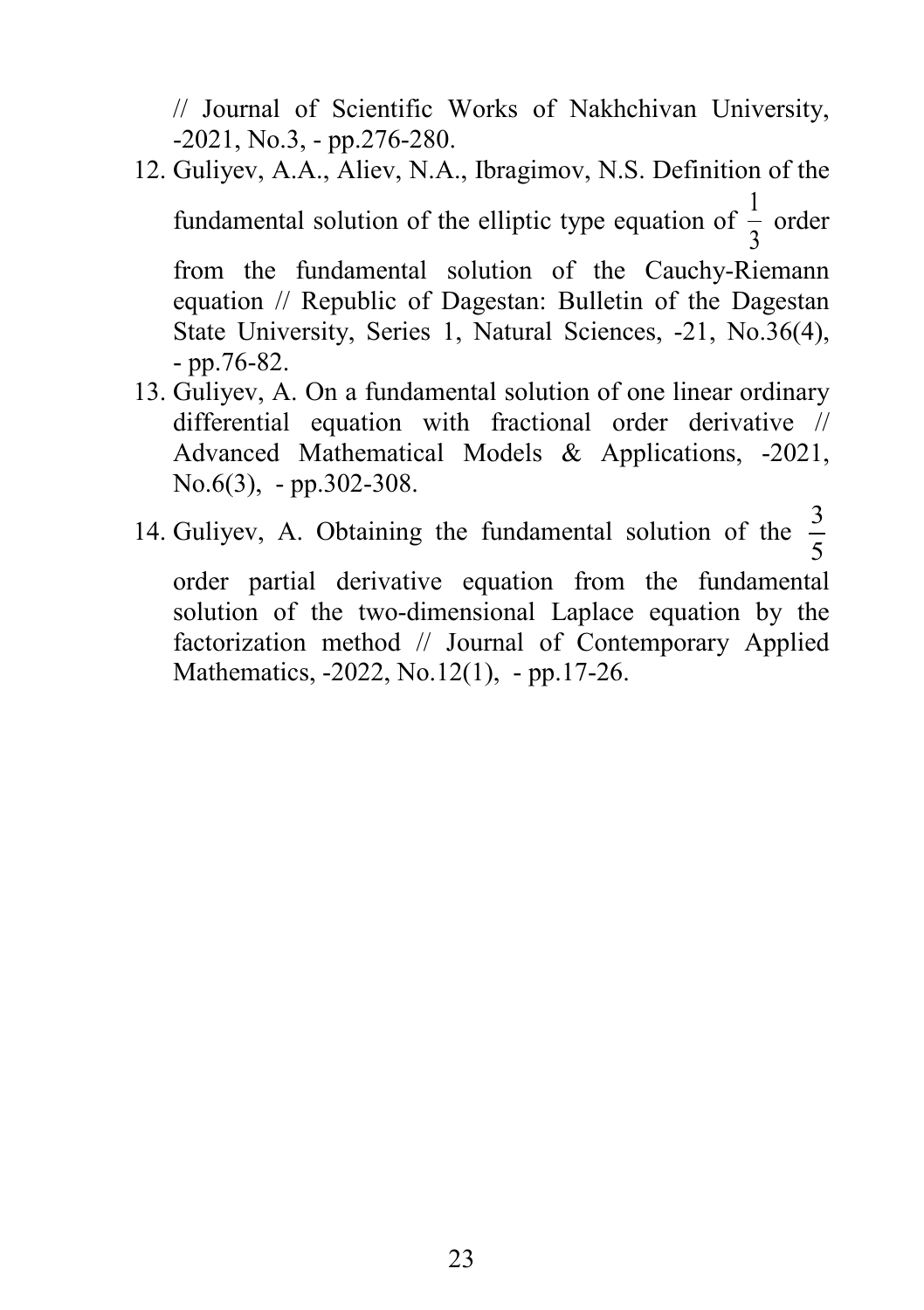$\sigma = 1.6$  Cd, there will be hold on he Dissertation Council FD 2.17 working at the Baku S University.

Address: Z. Khalilov, 23, AZ1148, Baku.

The dissertation is available in the library of Baku State University.

Electronic versions of the dissertation and abstract are posted on the official website of Baku State University.

The abstract was sent to the necessary addresses on 29 april 2022